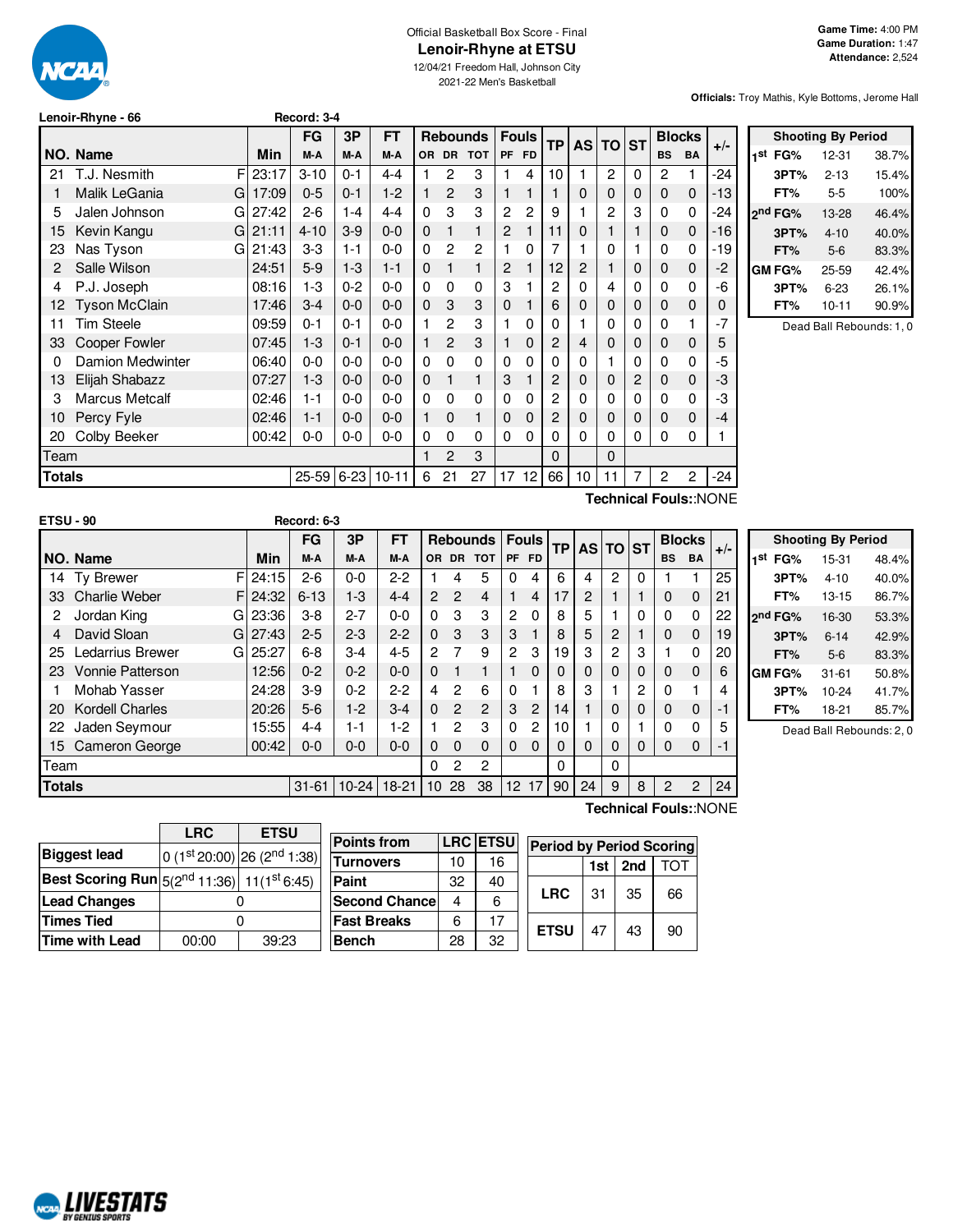

12/04/21 Freedom Hall, Johnson City 2021-22 Men's Basketball

**Officials:** Troy Mathis, Kyle Bottoms, Jerome Hall

#### **Period 1**

| <b>Quarter Starters:</b> |                                                                             |             |              |                |                                                                 |            |
|--------------------------|-----------------------------------------------------------------------------|-------------|--------------|----------------|-----------------------------------------------------------------|------------|
| <b>ETSU</b>              | 2 King J                                                                    | 4 Sloan D   |              | 14 Brewer T    | 25 Brewer L                                                     | 33 Weber C |
| <b>LRC</b>               | 1 LeGania M                                                                 | 5 Johnson J |              | 15 Kangu K     | 21 Nesmith T                                                    | 23 Tyson N |
| <b>Game Time</b>         | <b>ETSU</b>                                                                 |             | <b>Score</b> | Diff           |                                                                 | <b>LRC</b> |
| 20:00                    | 14 BREWER T jumpball won                                                    |             |              |                | 21 NESMITH T jumpball lost                                      |            |
| 19:46                    | 14 BREWER T 2pt FG outside the paint, jump shot missed                      |             |              |                |                                                                 |            |
| 19:43                    |                                                                             |             |              |                | 1 LEGANIA M defensive rebound (1)                               |            |
| 19:30                    | 25 BREWER L steal (1)                                                       |             |              |                | 15 KANGU K turnover bad pass (1)                                |            |
| 19:23                    | 14 BREWER T 2pt FG fast break from turnover in the paint,<br>dunk, made (2) |             | $2 - 0$      | $\mathbf{2}$   |                                                                 |            |
| 19:23                    | 4 SLOAN D assist (1)                                                        |             |              |                |                                                                 |            |
| 19:11                    |                                                                             |             |              |                | 1 LEGANIA M 2pt FG outside the paint, jump shot missed          |            |
| 19:09                    | 33 WEBER C defensive rebound (1)                                            |             |              |                |                                                                 |            |
| 19:03                    | 25 BREWER L foul drawn (1)                                                  |             |              |                | 21 NESMITH T foul shooting (1 - 1)                              |            |
| 19:03                    | 25 BREWER L free throw fast break 1 - 2 made (1)                            |             | $3-0$        | 3              |                                                                 |            |
| 19:03                    | 25 BREWER L free throw fast break 2 - 2 made (2)                            |             | 4-0          | 4              |                                                                 |            |
| 18:46                    |                                                                             |             |              |                | 21 NESMITH T 2pt FG in the paint, hook shot missed              |            |
| 18:42                    | 25 BREWER L defensive rebound (1)                                           |             |              |                |                                                                 |            |
| 18:36                    | 25 BREWER L 3pt FG, jump shot made (5)                                      |             | $7 - 0$      | $\overline{7}$ |                                                                 |            |
| 18:36                    | 4 SLOAN D assist (2)                                                        |             |              |                |                                                                 |            |
| 18:16                    | jump ball situation                                                         |             |              |                |                                                                 |            |
| 18:16                    |                                                                             |             |              |                | 15 KANGU K substitution out                                     |            |
| 18:16                    |                                                                             |             |              |                | 2 WILSON S substitution in                                      |            |
| 18:04                    | 4 SLOAN D foul personal (1 - 1)                                             |             |              |                | 21 NESMITH T foul drawn (1)                                     |            |
| 17:49                    |                                                                             |             |              |                | 2 WILSON S 3pt FG, jump shot missed                             |            |
| 17:43                    |                                                                             |             |              |                | 21 NESMITH T offensive rebound (1)                              |            |
| 17:43                    |                                                                             |             |              |                | 21 NESMITH T 2pt FG second chance in the paint, layup<br>missed |            |
| 17:42                    | 33 WEBER C defensive rebound (2)                                            |             |              |                |                                                                 |            |
| 17:34                    | 2 KING J 3pt FG, jump shot missed                                           |             |              |                |                                                                 |            |
| 17:30                    | 25 BREWER L offensive rebound (2)                                           |             |              |                |                                                                 |            |
| 17:28                    | 33 WEBER C 2pt FG second chance in the paint, layup missed                  |             |              |                |                                                                 |            |
| 17:24                    | 33 WEBER C offensive rebound (3)                                            |             |              |                |                                                                 |            |
| 17:24                    | 33 WEBER C 2pt FG second chance in the paint, layup missed                  |             |              |                |                                                                 |            |
| 17:22                    |                                                                             |             |              |                | 2 WILSON S defensive rebound (1)                                |            |
| 17:15                    |                                                                             |             | $7 - 2$      | 5              | 2 WILSON S 2pt FG in the paint, driving layup made (2)          |            |
| 17:15                    | 25 BREWER L foul shooting (1 - 2)                                           |             |              |                | 2 WILSON S foul drawn (1)                                       |            |
| 17:15                    |                                                                             |             |              |                | 21 NESMITH T substitution out                                   |            |
| 17:15                    |                                                                             |             |              |                | 23 TYSON N substitution out                                     |            |
| 17:15                    |                                                                             |             |              |                | 4 JOSEPH P substitution in                                      |            |
| 17:15                    |                                                                             |             |              |                | 12 MCCLAIN T substitution in                                    |            |
| 17:15                    |                                                                             |             | $7 - 3$      | 4              | 2 WILSON S free throw 1 - 1 made (3)                            |            |
| 16:53                    | 33 WEBER C foul drawn (1)                                                   |             |              |                | 4 JOSEPH P foul shooting (1 - 2)                                |            |
| 16:53                    | 33 WEBER C free throw 1 - 2 made (1)                                        |             | $8 - 3$      | 5              |                                                                 |            |
| 16:53                    |                                                                             |             |              |                | 1 LEGANIA M substitution out                                    |            |
| 16:53                    |                                                                             |             |              |                | 11 STEELE T substitution in                                     |            |
| 16:53                    | 33 WEBER C free throw 2 - 2 made (2)                                        |             | $9 - 3$      | 6              |                                                                 |            |
| 16:27                    |                                                                             |             | 9-6          | 3              | 5 JOHNSON J 3pt FG, jump shot made (3)                          |            |

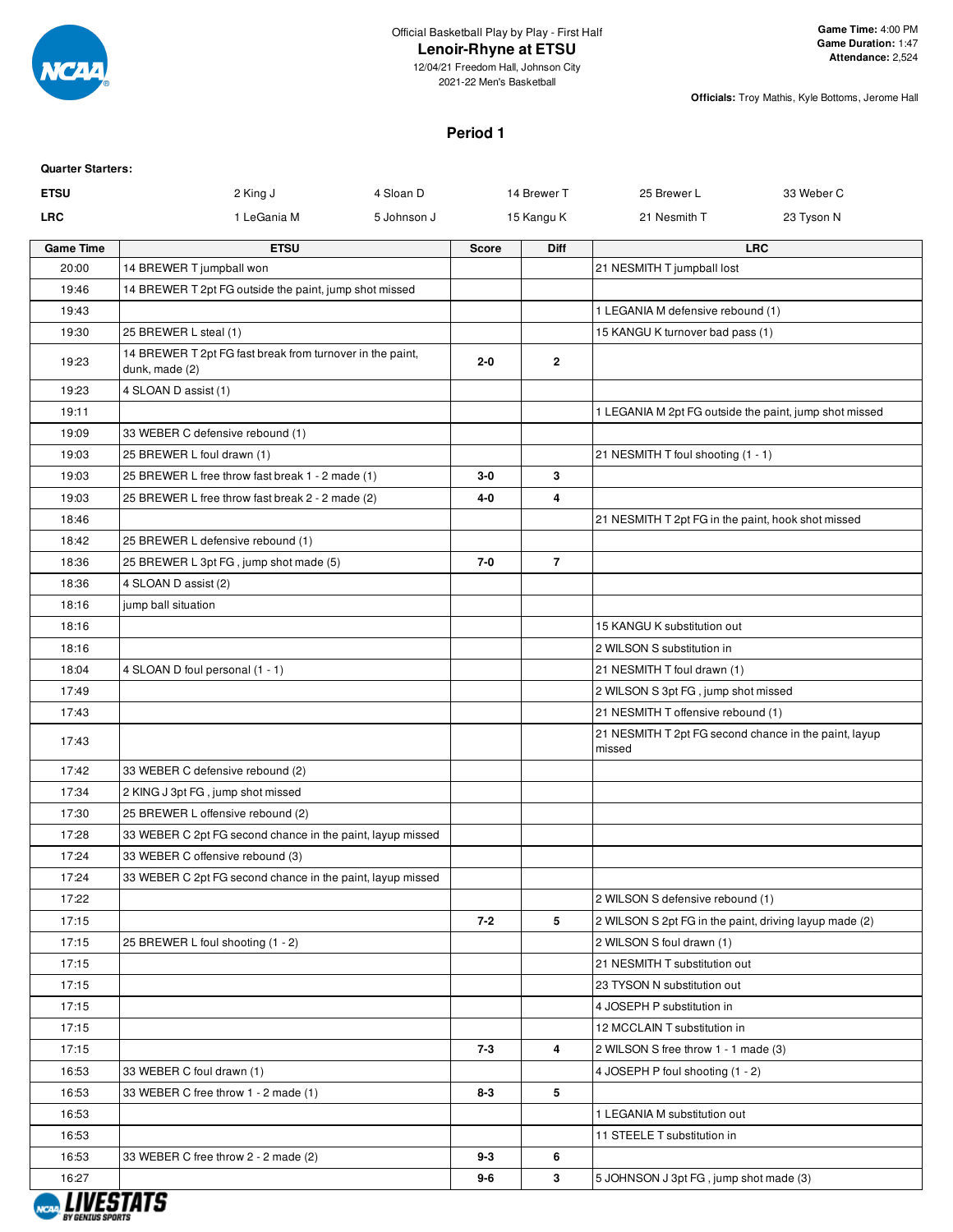

**Officials:** Troy Mathis, Kyle Bottoms, Jerome Hall

| <b>Game Time</b> | <b>ETSU</b>                                                     | <b>Score</b> | Diff           | <b>LRC</b>                                                 |
|------------------|-----------------------------------------------------------------|--------------|----------------|------------------------------------------------------------|
| 16:05            | 25 BREWER L turnover bad pass (1)                               |              |                | 5 JOHNSON J steal (1)                                      |
| 15:56            | 33 WEBER C foul drawn (2)                                       |              |                | 4 JOSEPH P foul offensive (2 - 3)                          |
| 15:56            |                                                                 |              |                | 4 JOSEPH P turnover offensive (1)                          |
| 15:56            |                                                                 |              | Timeout media  |                                                            |
| 15:56            | 4 SLOAN D substitution out                                      |              |                |                                                            |
| 15:56            | 23 PATTERSON V substitution in                                  |              |                |                                                            |
| 15:56            |                                                                 |              |                | 4 JOSEPH P substitution out                                |
| 15:56            |                                                                 |              |                | 21 NESMITH T substitution in                               |
| 15:53            | 14 BREWER T foul drawn (1)                                      |              |                | 2 WILSON S foul personal (1 - 4)                           |
| 15:40            | 33 WEBER C 2pt FG from turnover in the paint, dunk, made (4)    | $11-6$       | 5              |                                                            |
| 15:40            | 14 BREWER T assist (1)                                          |              |                |                                                            |
| 15:20            |                                                                 | $11 - 8$     | 3              | 2 WILSON S 2pt FG in the paint, driving layup made (5)     |
| 15:04            | 14 BREWER T turnover bad pass (1)                               |              |                | 5 JOHNSON J steal (2)                                      |
|                  |                                                                 |              |                | 12 MCCLAIN T 2pt FG from turnover in the paint, layup made |
| 14:41            |                                                                 | $11 - 10$    | $\mathbf{1}$   | (2)                                                        |
| 14:41            |                                                                 |              |                | 11 STEELE T assist (1)                                     |
| 14:23            | 14 BREWER T 2pt FG in the paint, jump shot missed               |              |                |                                                            |
| 14:18            | 14 BREWER T offensive rebound (1)                               |              |                |                                                            |
| 14:18            | 14 BREWER T 2pt FG second chance in the paint, layup<br>blocked |              |                |                                                            |
| 14:18            |                                                                 |              |                | 21 NESMITH T block (1)                                     |
| 14:13            |                                                                 |              |                | 11 STEELE T defensive rebound (1)                          |
| 14:10            |                                                                 |              |                | 21 NESMITH T 3pt FG, jump shot missed                      |
| 14:06            | 2 KING J defensive rebound (1)                                  |              |                |                                                            |
| 14:01            | 23 PATTERSON V 3pt FG, jump shot missed                         |              |                |                                                            |
| 13:57            |                                                                 |              |                | 21 NESMITH T defensive rebound (2)                         |
| 13:43            |                                                                 |              |                | 21 NESMITH T 2pt FG in the paint, layup missed             |
| 13:40            | 14 BREWER T defensive rebound (2)                               |              |                |                                                            |
| 13:33            | 25 BREWER L 3pt FG, jump shot made (8)                          | 14-10        | 4              |                                                            |
| 13:33            | 2 KING J assist (1)                                             |              |                |                                                            |
| 13:14            |                                                                 |              |                | 11 STEELE T 3pt FG, jump shot blocked                      |
| 13:14            | 14 BREWER T block (1)                                           |              |                |                                                            |
| 13:07            |                                                                 |              |                | 11 STEELE T offensive rebound (2)                          |
|                  |                                                                 |              |                | 21 NESMITH T 2pt FG second chance outside the paint, jump  |
| 13:04            |                                                                 |              |                | shot missed                                                |
| 12:58            | 14 BREWER T defensive rebound (3)                               |              |                |                                                            |
| 12:58            | 2 KING J 3pt FG fast break, jump shot made (3)                  | 17-10        | $\overline{7}$ |                                                            |
| 12:58            |                                                                 |              |                | Timeout 30 Sec                                             |
| 12:58            | 2 KING J substitution out                                       |              |                |                                                            |
| 12:58            | 14 BREWER T substitution out                                    |              |                |                                                            |
| 12:58            | 25 BREWER L substitution out                                    |              |                |                                                            |
| 12:58            | 33 WEBER C substitution out                                     |              |                |                                                            |
| 12:58            | 1 YASSER M substitution in                                      |              |                |                                                            |
| 12:58            | 4 SLOAN D substitution in                                       |              |                |                                                            |
| 12:58            | 20 CHARLES K substitution in                                    |              |                |                                                            |
| 12:58            | 22 SEYMOUR J substitution in                                    |              |                |                                                            |
| 12:58            |                                                                 |              |                | 5 JOHNSON J substitution out                               |
| 12:58            |                                                                 |              |                | 11 STEELE T substitution out                               |
| 12:58            |                                                                 |              |                | 21 NESMITH T substitution out                              |
| 12:58            |                                                                 |              |                | 1 LEGANIA M substitution in                                |

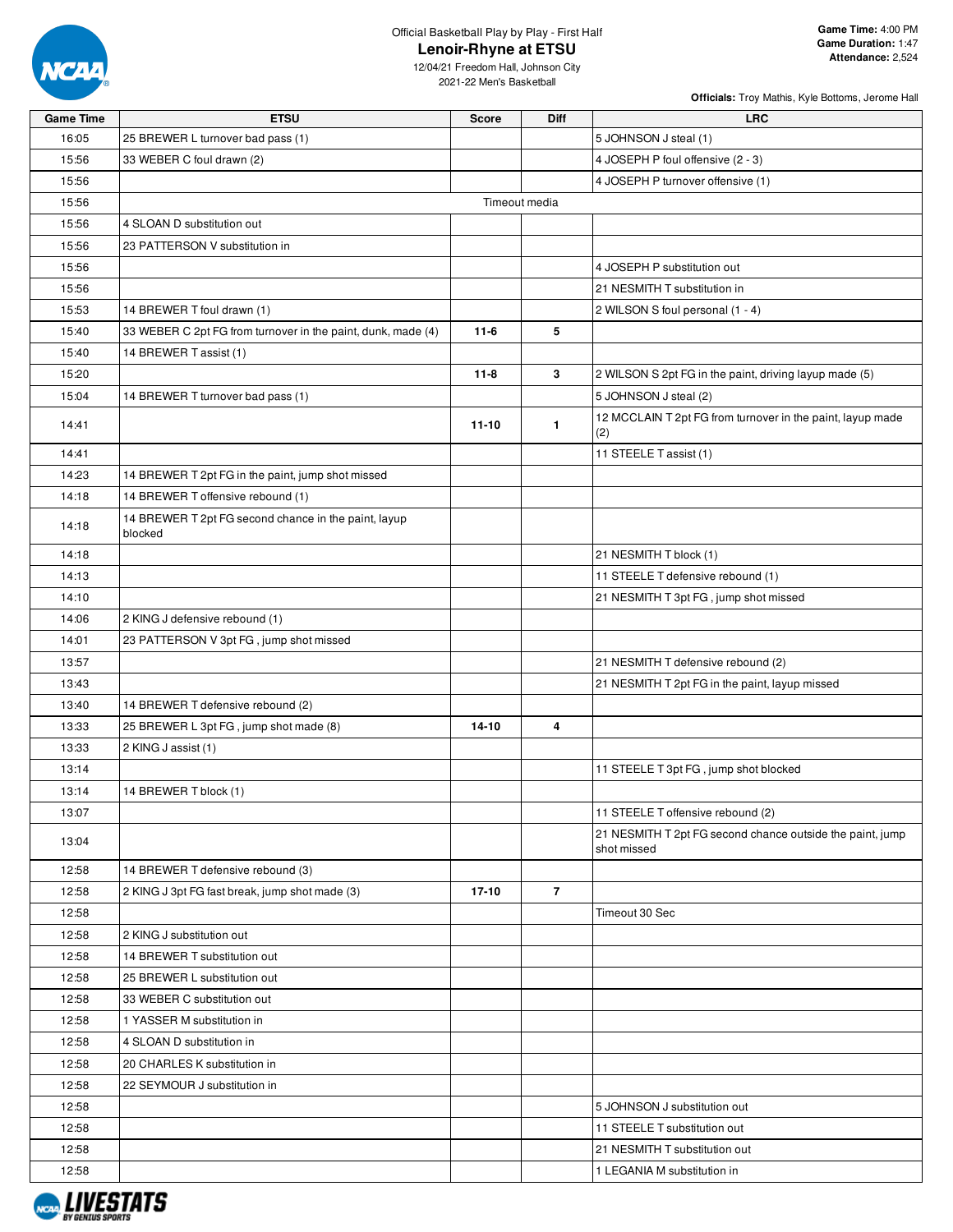

**Officials:** Troy Mathis, Kyle Bottoms, Jerome Hall

12/04/21 Freedom Hall, Johnson City 2021-22 Men's Basketball

**Game Time ETSU Score Diff LRC**

| 12:58 |                                                                         |               |   | 15 KANGU K substitution in                              |
|-------|-------------------------------------------------------------------------|---------------|---|---------------------------------------------------------|
| 12:58 |                                                                         |               |   | 33 FOWLER C substitution in                             |
| 12:35 |                                                                         | $17-13$       | 4 | 15 KANGU K 3pt FG, jump shot made (3)                   |
| 12:35 |                                                                         |               |   | 33 FOWLER C assist (1)                                  |
| 12:21 | 20 CHARLES K 2pt FG in the paint, layup made (2)                        | 19-13         | 6 |                                                         |
| 12:21 | 22 SEYMOUR J assist (1)                                                 |               |   |                                                         |
| 11:57 | 23 PATTERSON V foul personal (1 - 3)                                    |               |   | 12 MCCLAIN T foul drawn (1)                             |
| 11:57 |                                                                         | Timeout media |   |                                                         |
| 11:47 |                                                                         |               |   | 15 KANGU K 3pt FG, jump shot missed                     |
| 11:43 | 1 YASSER M defensive rebound (1)                                        |               |   |                                                         |
| 11:28 | 20 CHARLES K 3pt FG, jump shot missed                                   |               |   |                                                         |
| 11:24 |                                                                         |               |   | 12 MCCLAIN T defensive rebound (1)                      |
| 11:14 |                                                                         | 19-15         | 4 | 33 FOWLER C 2pt FG in the paint, hook shot made (2)     |
| 10:55 | 20 CHARLES K foul drawn (1)                                             |               |   | 33 FOWLER C foul shooting (1 - 5)                       |
| 10:55 | 20 CHARLES K free throw 1 - 2 made (3)                                  | $20 - 15$     | 5 |                                                         |
| 10:55 |                                                                         |               |   | 12 MCCLAIN T substitution out                           |
| 10:55 |                                                                         |               |   | 23 TYSON N substitution in                              |
| 10:55 | 20 CHARLES K free throw 2 - 2 made (4)                                  | $21 - 15$     | 6 |                                                         |
| 10:35 |                                                                         | $21 - 17$     | 4 | 2 WILSON S 2pt FG outside the paint, jump shot made (7) |
| 10:16 | 1 YASSER M 2pt FG in the paint, dunk, made (2)                          | 23-17         | 6 |                                                         |
| 10:16 | 20 CHARLES K assist (1)                                                 |               |   |                                                         |
| 09:48 |                                                                         |               |   | 33 FOWLER C 3pt FG, jump shot missed                    |
| 09:45 | 20 CHARLES K defensive rebound (1)                                      |               |   |                                                         |
| 09:33 | 1 YASSER M 3pt FG, jump shot missed                                     |               |   |                                                         |
| 09:28 |                                                                         |               |   | 1 LEGANIA M defensive rebound (2)                       |
| 09:21 |                                                                         | 23-19         | 4 | 23 TYSON N 2pt FG in the paint, driving layup made (2)  |
| 09:00 | 22 SEYMOUR J 2pt FG in the paint, layup made (2)                        | 25-19         | 6 |                                                         |
| 09:00 | 1 YASSER M assist (1)                                                   |               |   |                                                         |
| 09:00 | 22 SEYMOUR J foul drawn (1)                                             |               |   | 23 TYSON N foul shooting (1 - 6)                        |
| 09:00 | 20 CHARLES K substitution out                                           |               |   |                                                         |
| 09:00 | 23 PATTERSON V substitution out                                         |               |   |                                                         |
| 09:00 | 14 BREWER T substitution in                                             |               |   |                                                         |
| 09:00 | 25 BREWER L substitution in                                             |               |   |                                                         |
| 09:00 |                                                                         |               |   | 2 WILSON S substitution out                             |
| 09:00 |                                                                         |               |   | 33 FOWLER C substitution out                            |
| 09:00 |                                                                         |               |   | 5 JOHNSON J substitution in                             |
| 09:00 |                                                                         |               |   | 21 NESMITH T substitution in                            |
| 09:00 | 22 SEYMOUR J free throw 1 - 1 made (3)                                  | $26 - 19$     | 7 |                                                         |
| 09:00 | 22 SEYMOUR J substitution out                                           |               |   |                                                         |
| 09:00 | 33 WEBER C substitution in                                              |               |   |                                                         |
| 08:46 |                                                                         |               |   | 15 KANGU K 3pt FG, jump shot missed                     |
| 08:41 | defensive rebound (12)                                                  |               |   |                                                         |
| 08:31 | 4 SLOAN D foul drawn (1)                                                |               |   | 5 JOHNSON J foul personal (1 - 7)                       |
| 08:31 | 4 SLOAN D 1&1 free throw 1 made (1)                                     | 27-19         | 8 |                                                         |
| 08:31 | 4 SLOAN D 1&1 free throw 2 made (2)                                     | 28-19         | 9 |                                                         |
| 08:09 | 1 YASSER M steal (1)                                                    |               |   | 21 NESMITH T turnover bad pass (1)                      |
| 07:53 | 14 BREWER T 2pt FG from turnover outside the paint, jump shot<br>missed |               |   |                                                         |



07:50 1 YASSER M offensive rebound (2)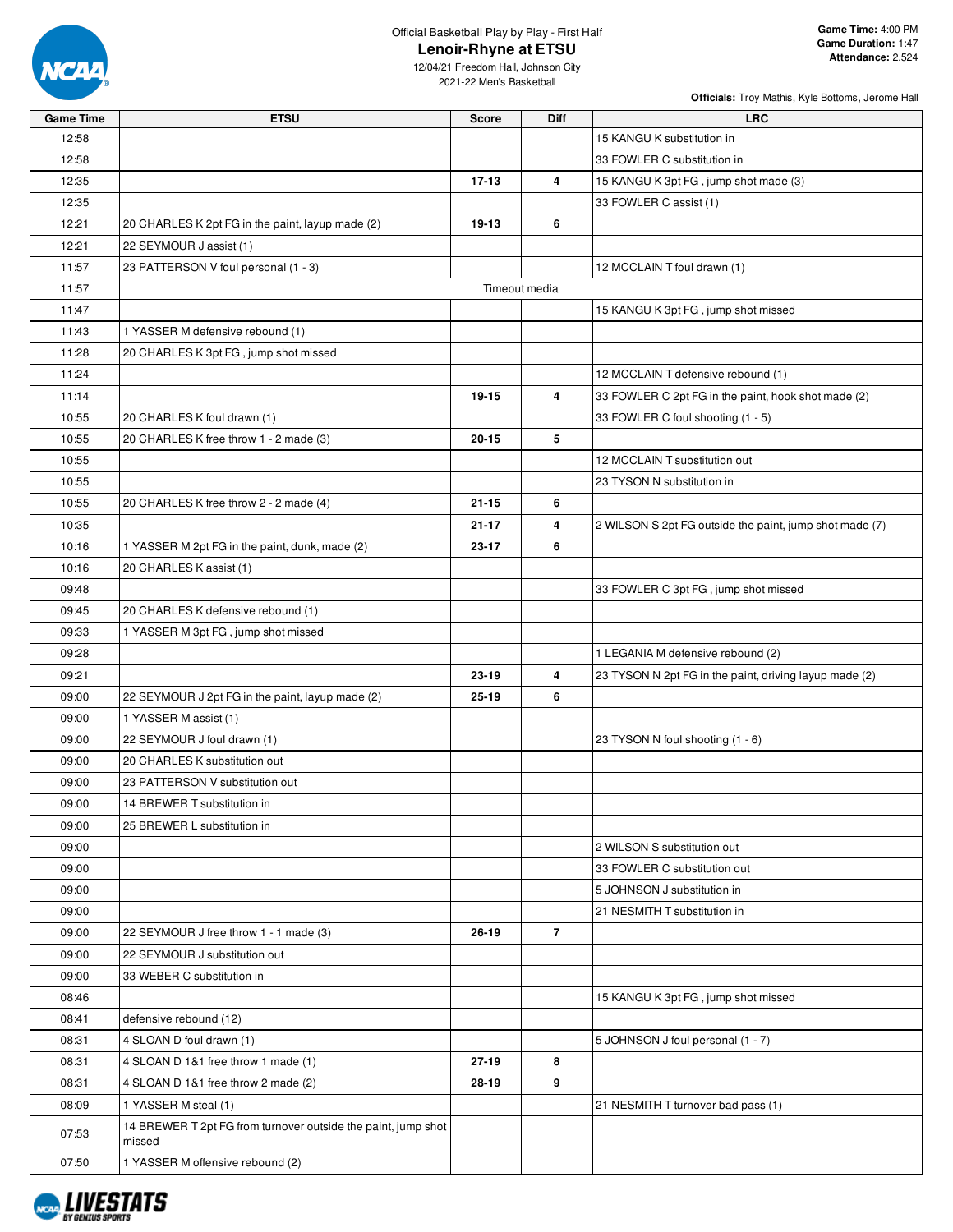

12/04/21 Freedom Hall, Johnson City 2021-22 Men's Basketball

**Officials:** Troy Mathis, Kyle Bottoms, Jerome Hall

| <b>Game Time</b> | <b>ETSU</b>                                                                   | <b>Score</b>  | <b>Diff</b> | <b>LRC</b>                                                       |
|------------------|-------------------------------------------------------------------------------|---------------|-------------|------------------------------------------------------------------|
| 07:49            | 1 YASSER M 2pt FG from turnover second chance in the paint,<br>layup missed   |               |             |                                                                  |
| 07:45            | 33 WEBER C offensive rebound (4)                                              |               |             |                                                                  |
| 07:45            | 33 WEBER C 2pt FG from turnover second chance in the paint,<br>layup made (6) | $30 - 19$     | 11          |                                                                  |
| 07:38            |                                                                               |               |             | 5 JOHNSON J 2pt FG in the paint, layup missed                    |
| 07:35            | 14 BREWER T defensive rebound (4)                                             |               |             |                                                                  |
| 07:25            | 33 WEBER C 2pt FG in the paint, hook shot missed                              |               |             |                                                                  |
| 07:22            |                                                                               |               |             | 23 TYSON N defensive rebound (1)                                 |
| 07:18            |                                                                               |               |             | 1 LEGANIA M 2pt FG in the paint, jump shot missed                |
| 07:15            | 25 BREWER L defensive rebound (3)                                             |               |             |                                                                  |
| 07:10            | 1 YASSER M 2pt FG fast break outside the paint, jump shot<br>made $(4)$       | $32 - 19$     | 13          |                                                                  |
| 07:10            | 25 BREWER L assist (1)                                                        |               |             |                                                                  |
| 06:55            |                                                                               |               |             | 21 NESMITH T 2pt FG outside the paint, jump shot missed          |
| 06:52            | 4 SLOAN D defensive rebound (1)                                               |               |             |                                                                  |
| 06:45            | 14 BREWER T 2pt FG in the paint, dunk, made (4)                               | 34-19         | 15          |                                                                  |
| 06:45            | 33 WEBER C assist (1)                                                         |               |             |                                                                  |
| 06:21            |                                                                               | 34-21         | 13          | 15 KANGU K 2pt FG in the paint, turnaround jump shot made<br>(5) |
| 06:00            | 14 BREWER T foul drawn (2)                                                    |               |             | 1 LEGANIA M foul personal (1 - 8)                                |
| 06:00            |                                                                               | Timeout media |             |                                                                  |
| 06:00            | 1 YASSER M substitution out                                                   |               |             |                                                                  |
| 06:00            | 4 SLOAN D substitution out                                                    |               |             |                                                                  |
| 06:00            | 33 WEBER C substitution out                                                   |               |             |                                                                  |
| 06:00            | 2 KING J substitution in                                                      |               |             |                                                                  |
| 06:00            | 22 SEYMOUR J substitution in                                                  |               |             |                                                                  |
| 06:00            | 23 PATTERSON V substitution in                                                |               |             |                                                                  |
| 06:00            |                                                                               |               |             | 1 LEGANIA M substitution out                                     |
| 06:00            |                                                                               |               |             | 15 KANGU K substitution out                                      |
| 06:00            |                                                                               |               |             | 21 NESMITH T substitution out                                    |
| 06:00            |                                                                               |               |             | 4 JOSEPH P substitution in                                       |
| 06:00            |                                                                               |               |             | 11 STEELE T substitution in                                      |
| 06:00            |                                                                               |               |             | 12 MCCLAIN T substitution in                                     |
| 06:00            | 14 BREWER T 1&1 free throw 1 made (5)                                         | $35 - 21$     | 14          |                                                                  |
| 06:00            | 14 BREWER T 1&1 free throw 2 made (6)                                         | 36-21         | 15          |                                                                  |
| 05:44            |                                                                               | 36-23         | 13          | 4 JOSEPH P 2pt FG in the paint, layup made (2)                   |
| 05:24            | 25 BREWER L 3pt FG, jump shot made (11)                                       | 39-23         | 16          |                                                                  |
| 05:24            | 2 KING J assist (2)                                                           |               |             |                                                                  |
| 05:14            | 2 KING J foul shooting (1 - 4)                                                |               | 15          | 5 JOHNSON J foul drawn (1)                                       |
| 05:14            | 14 BREWER T substitution out                                                  | 39-24         |             | 5 JOHNSON J free throw 1 - 2 made (4)                            |
| 05:14<br>05:14   | 20 CHARLES K substitution in                                                  |               |             |                                                                  |
| 05:14            |                                                                               | 39-25         | 14          | 5 JOHNSON J free throw 2 - 2 made (5)                            |
| 04:55            | 25 BREWER L turnover bad pass (2)                                             |               |             | 23 TYSON N steal (1)                                             |
| 04:44            |                                                                               |               |             | 4 JOSEPH P 3pt FG from turnover, jump shot missed                |
| 04:41            | 25 BREWER L defensive rebound (4)                                             |               |             |                                                                  |
| 04:35            | 20 CHARLES K foul drawn (2)                                                   |               |             | 11 STEELE T foul shooting (1 - 9)                                |
| 04:35            | 20 CHARLES K free throw 1 - 2 missed                                          |               |             |                                                                  |
| 04:35            | offensive dead ball rebound (1)                                               |               |             |                                                                  |
|                  |                                                                               |               |             |                                                                  |

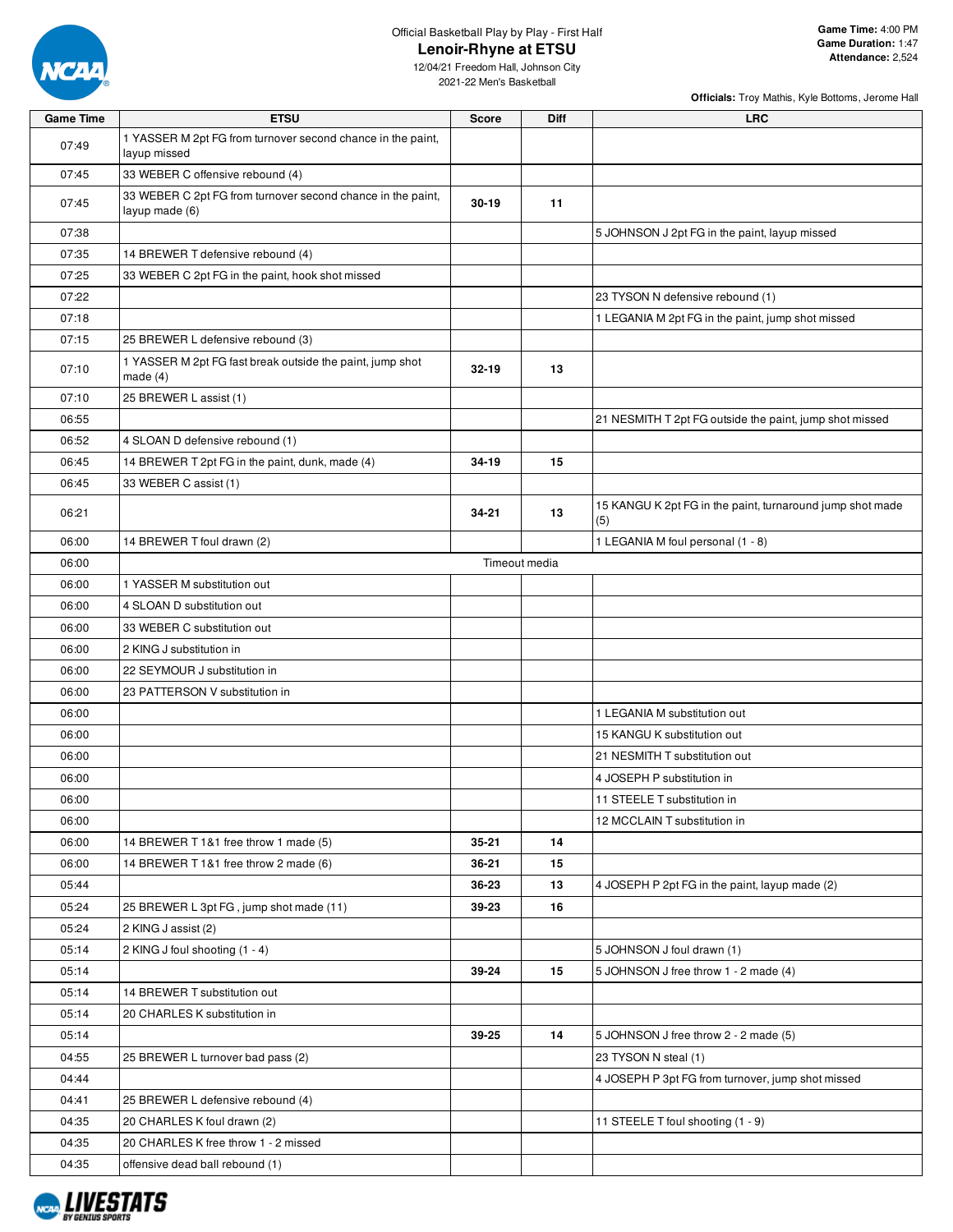

**Officials:** Troy Mathis, Kyle Bottoms, Jerome Hall

| <b>Game Time</b> | <b>ETSU</b>                                                                   | <b>Score</b>  | <b>Diff</b> | <b>LRC</b>                                         |
|------------------|-------------------------------------------------------------------------------|---------------|-------------|----------------------------------------------------|
| 04:35            |                                                                               |               |             | 4 JOSEPH P substitution out                        |
| 04:35            |                                                                               |               |             | 21 NESMITH T substitution in                       |
| 04:35            | 20 CHARLES K free throw 2 - 2 made (5)                                        | 40-25         | 15          |                                                    |
| 04:12            |                                                                               |               |             | 5 JOHNSON J turnover lost ball (1)                 |
|                  | 20 CHARLES K 2pt FG from turnover in the paint, layup made                    |               |             |                                                    |
| 03:51            | (7)                                                                           | 42-25         | 17          |                                                    |
| 03:51            | 25 BREWER L assist (2)                                                        |               |             |                                                    |
| 03:40            |                                                                               | 42-27         | 15          | 21 NESMITH T 2pt FG in the paint, dunk, made (2)   |
| 03:24            | 2 KING J 3pt FG, jump shot missed                                             |               |             |                                                    |
| 03:21            |                                                                               |               |             | 23 TYSON N defensive rebound (2)                   |
| 03:16            | 2 KING J foul personal (2 - 5)                                                |               |             | 21 NESMITH T foul drawn (2)                        |
| 03:16            |                                                                               | Timeout media |             |                                                    |
| 03:16            | 2 KING J substitution out                                                     |               |             |                                                    |
| 03:16            | 22 SEYMOUR J substitution out                                                 |               |             |                                                    |
| 03:16            | 25 BREWER L substitution out                                                  |               |             |                                                    |
| 03:16            | 1 YASSER M substitution in                                                    |               |             |                                                    |
| 03:16            | 4 SLOAN D substitution in                                                     |               |             |                                                    |
| 03:16            | 33 WEBER C substitution in                                                    |               |             |                                                    |
| 03:16            |                                                                               |               |             | 11 STEELE T substitution out                       |
| 03:16            |                                                                               |               |             | 23 TYSON N substitution out                        |
| 03:16            |                                                                               |               |             | 2 WILSON S substitution in                         |
| 03:16            |                                                                               |               |             | 15 KANGU K substitution in                         |
| 03:15            | 20 CHARLES K foul personal (1 - 6)                                            |               |             | 21 NESMITH T foul drawn (3)                        |
| 02:58            |                                                                               | 42-29         | 13          | 21 NESMITH T 2pt FG in the paint, layup made (4)   |
| 02:58            |                                                                               |               |             | 2 WILSON S assist (1)                              |
| 02:43            | 4 SLOAN D 2pt FG outside the paint, jump shot missed                          |               |             |                                                    |
| 02:40            |                                                                               |               |             | 5 JOHNSON J defensive rebound (1)                  |
| 02:30            |                                                                               |               |             | 2 WILSON S 3pt FG, jump shot missed                |
| 02:23            | 23 PATTERSON V defensive rebound (1)                                          |               |             |                                                    |
| 02:18            | 4 SLOAN D turnover bad pass (1)                                               |               |             |                                                    |
| 01:51            |                                                                               |               |             | 5 JOHNSON J 3pt FG from turnover, jump shot missed |
| 01:48            | 1 YASSER M defensive rebound (3)                                              |               |             |                                                    |
| 01:39            | 33 WEBER C 2pt FG in the paint, jump shot missed                              |               |             |                                                    |
| 01:37            |                                                                               |               |             | 12 MCCLAIN T defensive rebound (2)                 |
| 01:32            |                                                                               |               |             | 15 KANGU K 3pt FG, jump shot missed                |
| 01:28            | 4 SLOAN D defensive rebound (2)                                               |               |             |                                                    |
| 01:16            | 23 PATTERSON V 3pt FG, jump shot missed                                       |               |             |                                                    |
| 01:12            |                                                                               |               |             | 12 MCCLAIN T defensive rebound (3)                 |
| 00:50            | 4 SLOAN D steal (1)                                                           |               |             | 21 NESMITH T turnover lost ball (2)                |
|                  | 20 CHARLES K 2pt FG fast break from turnover in the paint,                    |               |             |                                                    |
| 00:44            | driving layup made (9)                                                        | 44-29         | 15          |                                                    |
| 00:44            | 4 SLOAN D assist (3)                                                          |               |             |                                                    |
| 00:37            | 33 WEBER C steal (1)                                                          |               |             | 5 JOHNSON J turnover lost ball (2)                 |
| 00:31            | 20 CHARLES K 2pt FG fast break from turnover in the paint,<br>layup made (11) | 46-29         | 17          |                                                    |
| 00:31            | 1 YASSER M assist (2)                                                         |               |             |                                                    |
| 00:07            | 4 SLOAN D foul personal (2 - 7)                                               |               |             | 5 JOHNSON J foul drawn (2)                         |
| 00:07            |                                                                               |               |             | 21 NESMITH T substitution out                      |
| 00:07            |                                                                               |               |             | 4 JOSEPH P substitution in                         |
| 00:07            | Timeout 30 Sec                                                                |               |             |                                                    |

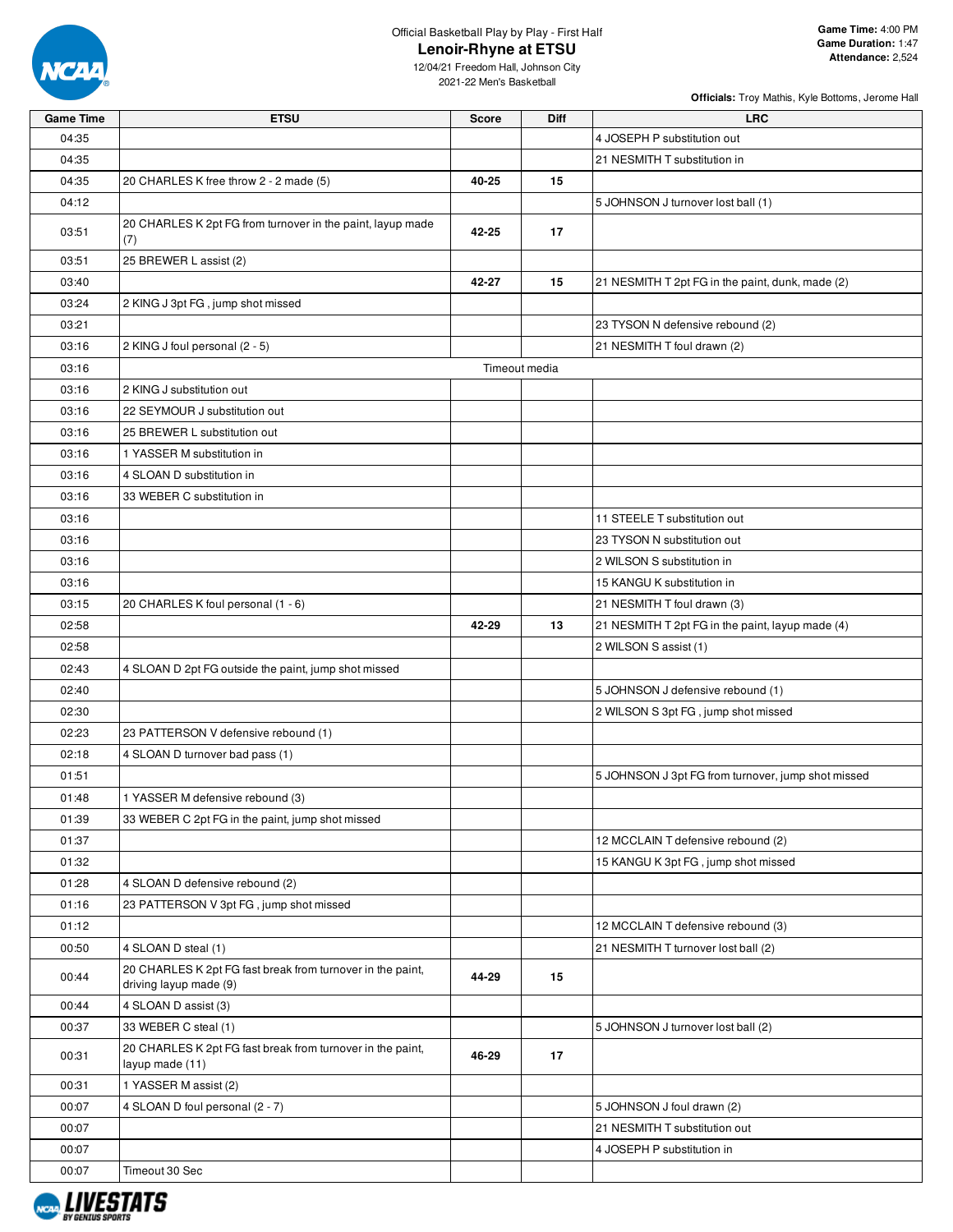

12/04/21 Freedom Hall, Johnson City 2021-22 Men's Basketball

**Officials:** Troy Mathis, Kyle Bottoms, Jerome Hall

| <b>Game Time</b> | <b>ETSU</b>                            | Score                 | <b>Diff</b> | <b>LRC</b>                            |
|------------------|----------------------------------------|-----------------------|-------------|---------------------------------------|
| 00:07            | 4 SLOAN D substitution out             |                       |             |                                       |
| 00:07            | 25 BREWER L substitution in            |                       |             |                                       |
| 00:07            |                                        | 46-30                 | 16          | 5 JOHNSON J 1&1 free throw 1 made (6) |
| 00:07            |                                        | 46-31                 | 15          | 5 JOHNSON J 1&1 free throw 2 made (7) |
| 00:07            |                                        |                       |             | 5 JOHNSON J substitution out          |
| 00:07            |                                        |                       |             | 23 TYSON N substitution in            |
| 00:06            | 25 BREWER L foul drawn (2)             |                       |             | 2 WILSON S foul personal (2 - 10)     |
| 00:06            | 25 BREWER L free throw 1 - 2 missed    |                       |             |                                       |
| 00:06            | offensive dead ball rebound (2)        |                       |             |                                       |
| 00:06            |                                        |                       |             | 12 MCCLAIN T substitution out         |
| 00:06            |                                        |                       |             | 5 JOHNSON J substitution in           |
| 00:06            | 25 BREWER L free throw 2 - 2 made (12) | 47-31                 | 16          |                                       |
| 00:00            |                                        |                       |             | 5 JOHNSON J 3pt FG, jump shot missed  |
| 00:00            | defensive rebound (22)                 |                       |             |                                       |
|                  |                                        | <b>END OF PERIOD</b>  |             |                                       |
|                  |                                        | <b>ETSU 47-31 LRC</b> |             |                                       |

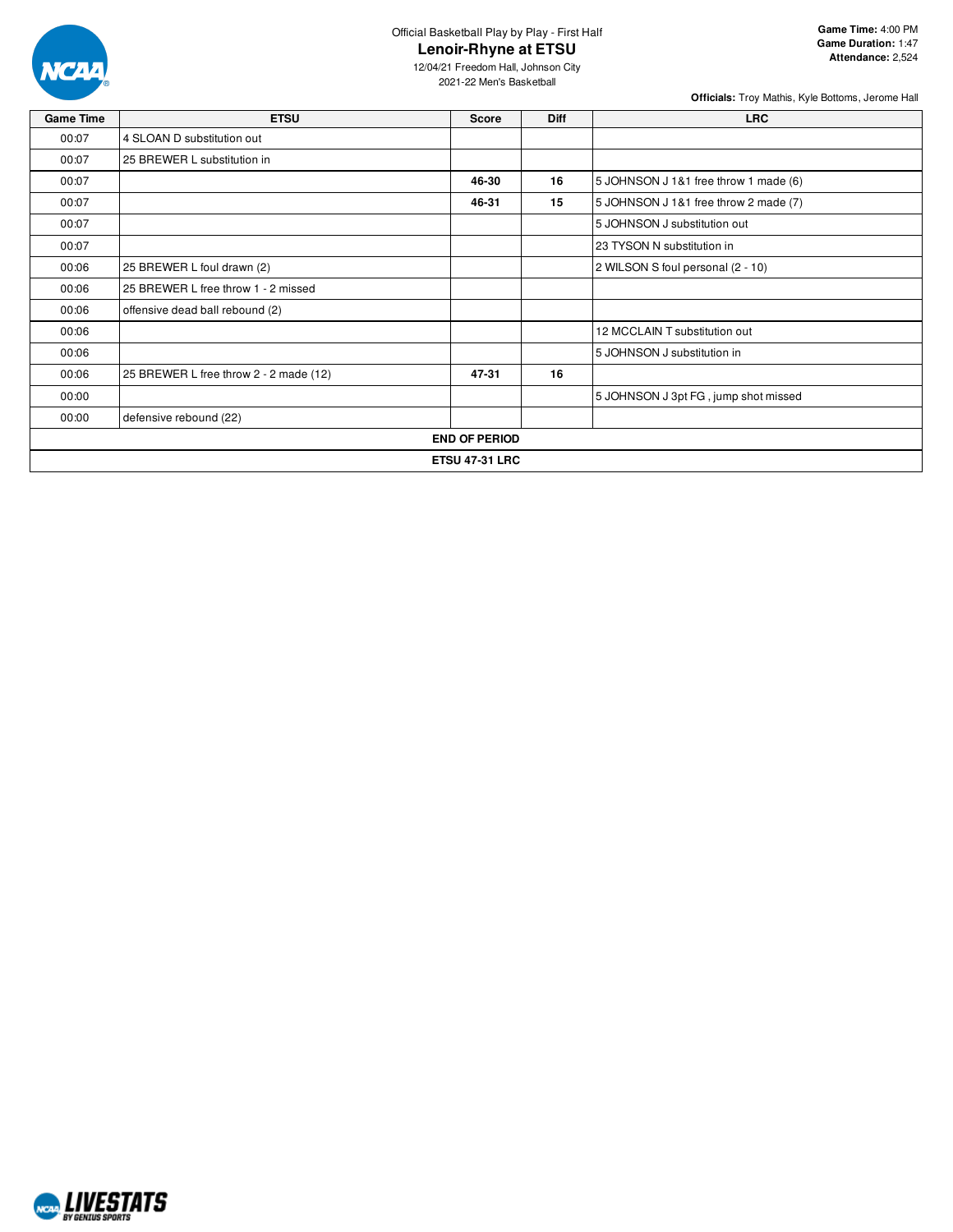

## Official Basketball Box Score - First Half **Lenoir-Rhyne at ETSU**

12/04/21 Freedom Hall, Johnson City 2021-22 Men's Basketball

**Officials:** Troy Mathis, Kyle Bottoms, Jerome Hall

# **Lenoir-Rhyne - 31**

|               |                      |       | FG        | 3P           | FT      |                | <b>Rebounds</b> |                | <b>Fouls</b>   |     | <b>TP</b> | AS I         | <b>TO</b> | ∣ST |           | <b>Blocks</b> |       |  |
|---------------|----------------------|-------|-----------|--------------|---------|----------------|-----------------|----------------|----------------|-----|-----------|--------------|-----------|-----|-----------|---------------|-------|--|
|               | NO. Name             | Min   | M-A       | M-A          | M-A     | <b>OR</b>      | <b>DR</b>       | <b>TOT</b>     | <b>PF</b>      | FD. |           |              |           |     | <b>BS</b> | <b>BA</b>     | $+/-$ |  |
| 21            | F<br>T.J. Nesmith    | 13:10 | $2 - 8$   | $0 - 1$      | $0-0$   |                |                 | 2              |                | 3   | 4         | 0            | 2         | 0   |           | 0             | $-19$ |  |
|               | Malik LeGania<br>G   | 10:05 | $0 - 2$   | $0 - 0$      | $0-0$   | $\Omega$       | 2               | $\mathbf{P}$   |                | 0   | 0         | $\mathbf{0}$ | $\Omega$  | 0   | 0         | 0             | -11   |  |
| 5             | Jalen Johnson<br>G   | 16:00 | 1-4       | 1-3          | $4 - 4$ | $\Omega$       |                 |                |                | 2   | 7         | 0            | 2         | 2   | 0         | $\mathbf 0$   | $-17$ |  |
| 15            | Kevin Kangu<br>G     | 11:58 | $2 - 5$   | 1-4          | $0-0$   | $\Omega$       | $\Omega$        | $\Omega$       | 0              | 0   | 5         | 0            |           | 0   | 0         | 0             | $-14$ |  |
| 23            | Nas Tyson<br>G       | 10:32 | 1-1       | $0 - 0$      | $0 - 0$ | $\Omega$       | 2               | $\overline{c}$ |                | 0   | 2         | 0            | 0         |     | 0         | 0             | $-16$ |  |
| 2             | Salle Wilson         | 12:32 | $3-5$     | $0 - 2$      | $1 - 1$ | $\Omega$       | $\mathbf{1}$    | 1              | 2              |     | 7         |              | $\Omega$  | 0   | 0         | 0             | 0     |  |
| 4             | P.J. Joseph          | 02:52 | 1-2       | $0 - 1$      | $0 - 0$ | 0              | $\Omega$        | $\Omega$       | $\overline{2}$ | 0   | 2         | $\Omega$     |           | 0   | 0         | 0             | 2     |  |
| 12.           | <b>Tyson McClain</b> | 12:14 | $1 - 1$   | $0 - 0$      | $0-0$   | $\Omega$       | 3               | 3              | 0              |     | 2         | $\Omega$     | $\Omega$  | 0   | 0         | 0             | $-2$  |  |
| 11            | <b>Tim Steele</b>    | 06:39 | $0 - 1$   | $0 - 1$      | $0 - 0$ |                |                 | 2              |                | 0   | 0         |              | 0         | 0   | 0         | 1             | -4    |  |
| 33            | <b>Cooper Fowler</b> | 03:58 | $1-2$     | $0 - 1$      | $0-0$   | 0              | 0               | $\Omega$       |                | 0   | 2         | 4            | $\Omega$  | 0   | 0         | 0             |       |  |
| Team          |                      |       |           |              |         | 0              | 0               | $\Omega$       |                |     | 0         |              | 0         |     |           |               |       |  |
| <b>Totals</b> |                      |       | $12 - 31$ | $2 - 13$ 5-5 |         | $\overline{2}$ | 11              | 13             | 10             | 7   | 31        | 3            | 6         | 3   |           |               | $-16$ |  |
|               |                      |       |           |              |         |                |                 |                |                |     |           |              |           |     |           |               | 2 1 1 |  |

|     |        | <b>Shooting By Period</b> |        |
|-----|--------|---------------------------|--------|
| 1st | FG%    | $12 - 31$                 | 38.7%  |
|     | 3PT%   | $2 - 13$                  | 15.4%  |
|     | FT%    | 5-5                       | 100%   |
|     | GM FG% | 12-31                     | 38.7%  |
|     | 3PT%   | $2 - 13$                  | 15.4%  |
|     | FT%    | 5-5                       | 100.0% |

Dead Ball Rebounds: 0, 0

**Technical Fouls:**:NONE

|                                                     |                           |       | FG      | 3P      | <b>FT</b> |                |                | <b>Rebounds</b> |                | <b>Fouls</b>   | <b>TP</b> |                | AS TO ST       |   |           | <b>Blocks</b> | $+/-$ |
|-----------------------------------------------------|---------------------------|-------|---------|---------|-----------|----------------|----------------|-----------------|----------------|----------------|-----------|----------------|----------------|---|-----------|---------------|-------|
|                                                     | NO. Name                  | Min   | M-A     | M-A     | M-A       | OR.            | <b>DR</b>      | <b>TOT</b>      | PF             | <b>FD</b>      |           |                |                |   | <b>BS</b> | <b>BA</b>     |       |
| 14                                                  | F<br><b>Ty Brewer</b>     | 10:48 | $2-6$   | $0 - 0$ | $2 - 2$   |                | 3              | 4               | 0              | 2              | 6         |                |                | 0 |           |               | 16    |
| 33                                                  | <b>Charlie Weber</b><br>F | 13:18 | $2-6$   | $0 - 0$ | $2 - 2$   | $\overline{2}$ | $\mathcal{P}$  | $\overline{4}$  | $\Omega$       | 2              | 6         |                | 0              |   | 0         | 0             | 14    |
| 2                                                   | Jordan King<br>G          | 09:46 | -3      | $1-3$   | $0 - 0$   | 0              |                |                 | $\mathbf{2}$   | 0              | 3         | $\overline{c}$ | 0              | 0 |           | 0             | 9     |
| 4                                                   | David Sloan<br>G          | 14:10 | $0 - 1$ | $0 - 0$ | $2 - 2$   | 0              | $\overline{2}$ | $\overline{2}$  | $\overline{2}$ |                | 2         | 3              |                |   | 0         | $\mathbf 0$   | 11    |
| 25                                                  | Ledarrius Brewer<br>G     | 12:54 | $3-3$   | $3-3$   | $3-4$     |                | 3              | 4               |                | 2              | 12        | 2              | $\overline{2}$ |   |           | 0             | 15    |
| 23                                                  | Vonnie Patterson          | 12:56 | $0 - 2$ | $0 - 2$ | $0 - 0$   | 0              |                |                 |                | $\Omega$       | 0         | 0              | $\Omega$       | 0 | 0         | 0             | 6     |
|                                                     | Mohab Yasser              | 10:14 | $2 - 4$ | $0 - 1$ | $0 - 0$   |                | 2              | 3               | 0              | 0              | 4         | $\overline{2}$ | 0              |   | $\Omega$  | $\mathbf{0}$  |       |
| 20                                                  | <b>Kordell Charles</b>    | 09:12 | $4 - 5$ | $0 - 1$ | $3 - 4$   | $\Omega$       |                |                 |                | $\overline{2}$ | 11        |                | 0              | 0 | $\Omega$  | $\mathbf 0$   |       |
| 22                                                  | Jaden Seymour             | 06:42 | $1 - 1$ | $0-0$   | $1 - 1$   | 0              | 0              | $\Omega$        | 0              |                | 3         |                | 0              | 0 |           | 0             | 2     |
|                                                     | Team                      |       |         |         |           |                | 2              | $\overline{2}$  |                |                | 0         |                | $\Omega$       |   |           |               |       |
| <b>Totals</b><br>$13 - 15$<br>$15 - 31$<br>$4 - 10$ |                           |       |         |         | 5         | 17             | 22             |                 | 10             | 47             | 13        | 4              | 4              |   |           | 16            |       |

|               | <b>Shooting By Period</b> |       |  |  |  |  |
|---------------|---------------------------|-------|--|--|--|--|
| 1st<br>FG%    | 15-31                     | 48.4% |  |  |  |  |
| 3PT%          | $4 - 10$                  | 40.0% |  |  |  |  |
| FT%           | $13 - 15$                 | 86.7% |  |  |  |  |
| <b>GM FG%</b> | 15-31                     | 48.4% |  |  |  |  |
| 3PT%          | $4 - 10$                  | 40.0% |  |  |  |  |
| FT%           | $13 - 15$                 | 86.7% |  |  |  |  |

Dead Ball Rebounds: 2, 0

|                                                                   | <b>LRC</b> | <b>ETSU</b>                | Poin       |  |  |  |  |
|-------------------------------------------------------------------|------------|----------------------------|------------|--|--|--|--|
| <b>Biggest lead</b>                                               |            | $0(1st20:00) 17(1st3:51) $ | Turr       |  |  |  |  |
| <b>Best Scoring Run</b> $4(1^{st}14:41)$ 11(1 <sup>st</sup> 6:45) |            |                            | Pain       |  |  |  |  |
| <b>Lead Changes</b>                                               |            |                            |            |  |  |  |  |
| <b>Times Tied</b>                                                 |            | Fast                       |            |  |  |  |  |
| Time with Lead                                                    | 00:00      | 19:23                      | <b>Ben</b> |  |  |  |  |

| <b>Points from</b>    |    | <b>LRC ETSU</b> | <b>Period by Period Scoring</b> |     |     |     |  |  |  |  |  |  |
|-----------------------|----|-----------------|---------------------------------|-----|-----|-----|--|--|--|--|--|--|
| <b>Turnovers</b>      | 2  | 12              |                                 | 1st | 2nd | τωτ |  |  |  |  |  |  |
| Paint                 | 18 | 20              |                                 |     |     | 66  |  |  |  |  |  |  |
| <b>Second Chancel</b> | O  | 2               | <b>LRC</b>                      | 31  | 35  |     |  |  |  |  |  |  |
| <b>Fast Breaks</b>    | n  | 13              | <b>ETSU</b>                     |     |     |     |  |  |  |  |  |  |
| <b>Bench</b>          | 13 | 18              |                                 |     | 43  | 90  |  |  |  |  |  |  |

**Technical Fouls:**:NONE

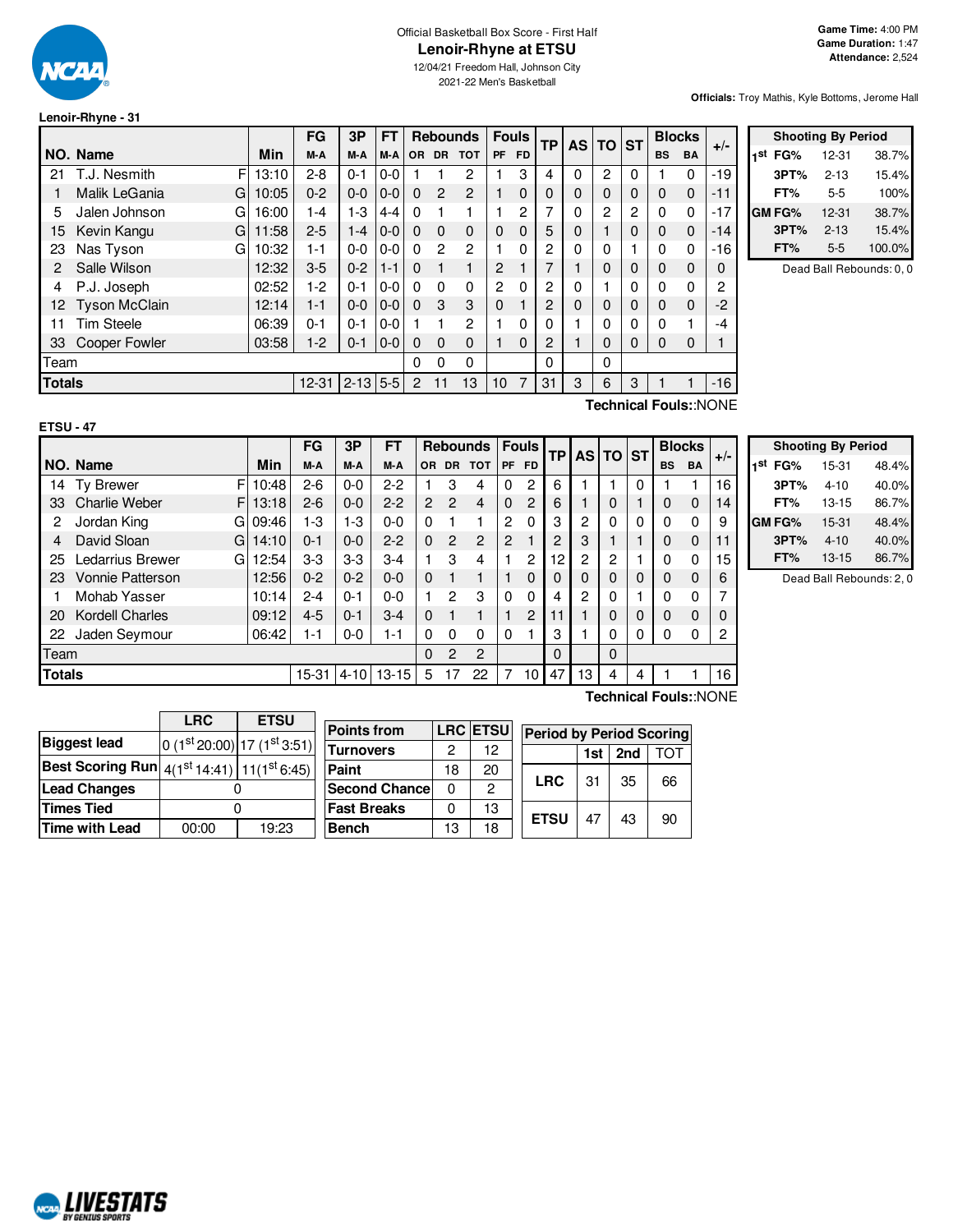

2021-22 Men's Basketball

**Officials:** Troy Mathis, Kyle Bottoms, Jerome Hall

#### **Period 2**

| <b>Quarter Starters:</b> |                                                  |             |              |             |                                                        |                                                          |
|--------------------------|--------------------------------------------------|-------------|--------------|-------------|--------------------------------------------------------|----------------------------------------------------------|
| <b>ETSU</b>              | 2 King J                                         | 4 Sloan D   |              | 14 Brewer T | 25 Brewer L                                            | 33 Weber C                                               |
| <b>LRC</b>               | 1 LeGania M                                      | 5 Johnson J |              | 15 Kangu K  | 21 Nesmith T                                           | 23 Tyson N                                               |
| <b>Game Time</b>         | <b>ETSU</b>                                      |             | <b>Score</b> | <b>Diff</b> |                                                        | <b>LRC</b>                                               |
| 20:00                    | 1 YASSER M substitution out                      |             |              |             |                                                        |                                                          |
| 20:00                    | 20 CHARLES K substitution out                    |             |              |             |                                                        |                                                          |
| 20:00                    | 23 PATTERSON V substitution out                  |             |              |             |                                                        |                                                          |
| 20:00                    | 2 KING J substitution in                         |             |              |             |                                                        |                                                          |
| 20:00                    | 4 SLOAN D substitution in                        |             |              |             |                                                        |                                                          |
| 20:00                    | 14 BREWER T substitution in                      |             |              |             |                                                        |                                                          |
| 20:00                    |                                                  |             |              |             | 2 WILSON S substitution out                            |                                                          |
| 20:00                    |                                                  |             |              |             | 4 JOSEPH P substitution out                            |                                                          |
| 20:00                    |                                                  |             |              |             | 1 LEGANIA M substitution in                            |                                                          |
| 20:00                    |                                                  |             |              |             | 21 NESMITH T substitution in                           |                                                          |
| 19:45                    | 2 KING J 2pt FG in the paint, jump shot made (5) |             | 49-31        | 18          |                                                        |                                                          |
| 19:32                    |                                                  |             | 49-34        | 15          | 15 KANGU K 3pt FG, jump shot made (8)                  |                                                          |
| 19:32                    |                                                  |             |              |             | 23 TYSON N assist (1)                                  |                                                          |
| 19:12                    | 33 WEBER C 3pt FG, jump shot missed              |             |              |             |                                                        |                                                          |
| 19:11                    |                                                  |             |              |             | defensive rebound (14)                                 |                                                          |
| 18:47                    | 25 BREWER L foul shooting (2 - 1)                |             |              |             | 1 LEGANIA M foul drawn (1)                             |                                                          |
| 18:47                    |                                                  |             |              |             | 1 LEGANIA M free throw 1 - 2 missed                    |                                                          |
| 18:47                    |                                                  |             |              |             | offensive dead ball rebound (1)                        |                                                          |
| 18:47                    |                                                  |             | 49-35        | 14          | 1 LEGANIA M free throw 2 - 2 made (1)                  |                                                          |
| 18:28                    | 33 WEBER C 2pt FG in the paint, layup missed     |             |              |             |                                                        |                                                          |
| 18:25                    |                                                  |             |              |             | 21 NESMITH T defensive rebound (3)                     |                                                          |
| 18:15                    |                                                  |             |              |             | 1 LEGANIA M 2pt FG outside the paint, jump shot missed |                                                          |
| 18:12                    |                                                  |             |              |             | 1 LEGANIA M offensive rebound (3)                      |                                                          |
| 18:09                    |                                                  |             |              |             | missed                                                 | 1 LEGANIA M 2pt FG second chance in the paint, jump shot |
| 18:06                    | 25 BREWER L defensive rebound (5)                |             |              |             |                                                        |                                                          |
| 18:05                    | 33 WEBER C foul drawn (3)                        |             |              |             | 15 KANGU K foul shooting (1 - 1)                       |                                                          |
| 18:05                    | 33 WEBER C free throw 1 - 2 made (7)             |             | 50-35        | 15          |                                                        |                                                          |
| 18:05                    | 33 WEBER C free throw 2 - 2 made (8)             |             | 51-35        | 16          |                                                        |                                                          |
| 17:58                    |                                                  |             |              |             | 15 KANGU K 3pt FG, jump shot missed                    |                                                          |
| 17:56                    | 4 SLOAN D defensive rebound (3)                  |             |              |             |                                                        |                                                          |
| 17:45                    | 33 WEBER C 2pt FG in the paint, dunk, made (10)  |             | 53-35        | 18          |                                                        |                                                          |
| 17:45                    | 4 SLOAN D assist (4)                             |             |              |             |                                                        |                                                          |
| 17:26                    |                                                  |             |              |             | 1 LEGANIA M 3pt FG, jump shot missed                   |                                                          |
| 17:23                    | 25 BREWER L defensive rebound (6)                |             |              |             |                                                        |                                                          |
| 17:14                    |                                                  |             |              |             | 1 LEGANIA M substitution out                           |                                                          |
| 17:14                    |                                                  |             |              |             | 15 KANGU K substitution out                            |                                                          |
| 17:14                    |                                                  |             |              |             | 21 NESMITH T substitution out                          |                                                          |
| 17:14                    |                                                  |             |              |             | 2 WILSON S substitution in                             |                                                          |
| 17:14                    |                                                  |             |              |             | 4 JOSEPH P substitution in                             |                                                          |
| 17:14                    |                                                  |             |              |             | 11 STEELE T substitution in                            |                                                          |
| 17:05                    | 33 WEBER C 3pt FG, jump shot made (13)           |             | 56-35        | 21          |                                                        |                                                          |
| 17:05                    | 25 BREWER L assist (3)                           |             |              |             |                                                        |                                                          |

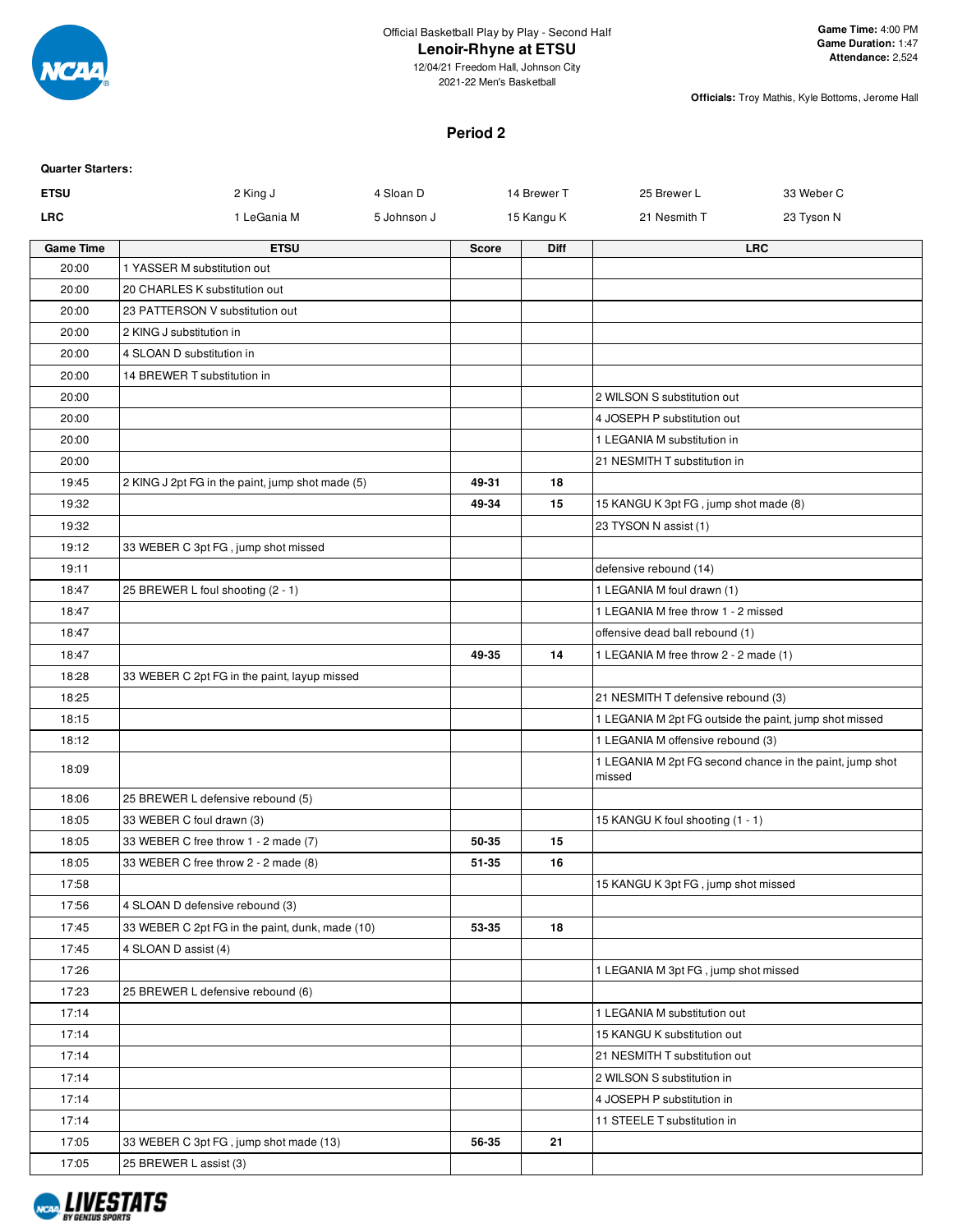

**Officials:** Troy Mathis, Kyle Bottoms, Jerome Hall

| <b>Game Time</b> | <b>ETSU</b>                                                                          | <b>Score</b> | Diff          | <b>LRC</b>                                                                      |
|------------------|--------------------------------------------------------------------------------------|--------------|---------------|---------------------------------------------------------------------------------|
| 16:36            | 25 BREWER L steal (2)                                                                |              |               | 4 JOSEPH P turnover lost ball (2)                                               |
| 16:31            | 25 BREWER L 2pt FG fast break from turnover in the paint,<br>driving layup made (14) | 58-35        | 23            |                                                                                 |
| 16:26            |                                                                                      |              |               | Timeout 30 Sec                                                                  |
| 16:26            |                                                                                      |              | Timeout media |                                                                                 |
| 16:26            | 2 KING J substitution out                                                            |              |               |                                                                                 |
| 16:26            | 1 YASSER M substitution in                                                           |              |               |                                                                                 |
| 16:11            |                                                                                      |              |               | 4 JOSEPH P turnover bad pass (3)                                                |
| 15:59            | 4 SLOAN D 3pt FG from turnover, jump shot missed                                     |              |               |                                                                                 |
| 15:56            |                                                                                      |              |               | defensive rebound (17)                                                          |
| 15:56            |                                                                                      |              | Timeout media |                                                                                 |
| 15:32            |                                                                                      | 58-37        | 21            | 2 WILSON S 2pt FG in the paint, jump shot made (9)                              |
| 15:09            | 33 WEBER C 2pt FG in the paint, jump shot made (15)                                  | 60-37        | 23            |                                                                                 |
| 15:09            | 14 BREWER T assist (2)                                                               |              |               |                                                                                 |
| 14:59            |                                                                                      |              |               | 4 JOSEPH P 3pt FG, jump shot missed                                             |
| 14:56            | 25 BREWER L defensive rebound (7)                                                    |              |               |                                                                                 |
| 14:47            | 1 YASSER M 3pt FG, jump shot missed                                                  |              |               |                                                                                 |
| 14:42            |                                                                                      |              |               | 5 JOHNSON J defensive rebound (2)                                               |
| 14:26            | 25 BREWER L steal (3)                                                                |              |               | 4 JOSEPH P turnover lost ball (4)                                               |
| 14:20            | 25 BREWER L 2pt FG from turnover in the paint, layup missed                          |              |               |                                                                                 |
| 14:18            |                                                                                      |              |               | 11 STEELE T defensive rebound (3)                                               |
| 14:14            |                                                                                      | 60-39        | 21            | 23 TYSON N 2pt FG fast break in the paint, driving layup made<br>(4)            |
| 13:54            | 4 SLOAN D turnover bad pass (2)                                                      |              |               |                                                                                 |
| 13:54            | 4 SLOAN D substitution out                                                           |              |               |                                                                                 |
| 13:54            | 14 BREWER T substitution out                                                         |              |               |                                                                                 |
| 13:54            | 33 WEBER C substitution out                                                          |              |               |                                                                                 |
| 13:54            | 2 KING J substitution in                                                             |              |               |                                                                                 |
| 13:54            | 20 CHARLES K substitution in                                                         |              |               |                                                                                 |
| 13:54            | 22 SEYMOUR J substitution in                                                         |              |               |                                                                                 |
| 13:54            |                                                                                      |              |               | 4 JOSEPH P substitution out                                                     |
| 13:54            |                                                                                      |              |               | 5 JOHNSON J substitution out                                                    |
| 13:54            |                                                                                      |              |               | 11 STEELE T substitution out                                                    |
| 13:54            |                                                                                      |              |               | 23 TYSON N substitution out                                                     |
| 13:54            |                                                                                      |              |               | 1 LEGANIA M substitution in                                                     |
| 13:54            |                                                                                      |              |               | 12 MCCLAIN T substitution in                                                    |
| 13:54            |                                                                                      |              |               | 15 KANGU K substitution in                                                      |
| 13:54            |                                                                                      |              |               | 33 FOWLER C substitution in                                                     |
| 13:25            |                                                                                      |              |               | 15 KANGU K 3pt FG from turnover, jump shot missed                               |
| 13:22            |                                                                                      |              |               | 33 FOWLER C offensive rebound (1)                                               |
| 13:21            |                                                                                      |              |               | 33 FOWLER C 2pt FG from turnover second chance in the paint,<br>layup missed    |
| 13:20            |                                                                                      |              |               | offensive rebound (21)                                                          |
| 13:18            |                                                                                      | 60-41        | 19            | 12 MCCLAIN T 2pt FG from turnover second chance in the<br>paint, layup made (4) |
| 13:18            |                                                                                      |              |               | 2 WILSON S assist (2)                                                           |
| 12:57            | 25 BREWER L 2pt FG in the paint, driving layup made (16)                             | 62-41        | 21            |                                                                                 |
| 12:57            | 25 BREWER L foul drawn (3)                                                           |              |               | 15 KANGU K foul shooting (2 - 2)                                                |
| 12:57            | 25 BREWER L free throw 1 - 1 made (17)                                               | 63-41        | 22            |                                                                                 |
| 12:45            | 20 CHARLES K foul personal (2 - 2)                                                   |              |               | 15 KANGU K foul drawn (1)                                                       |

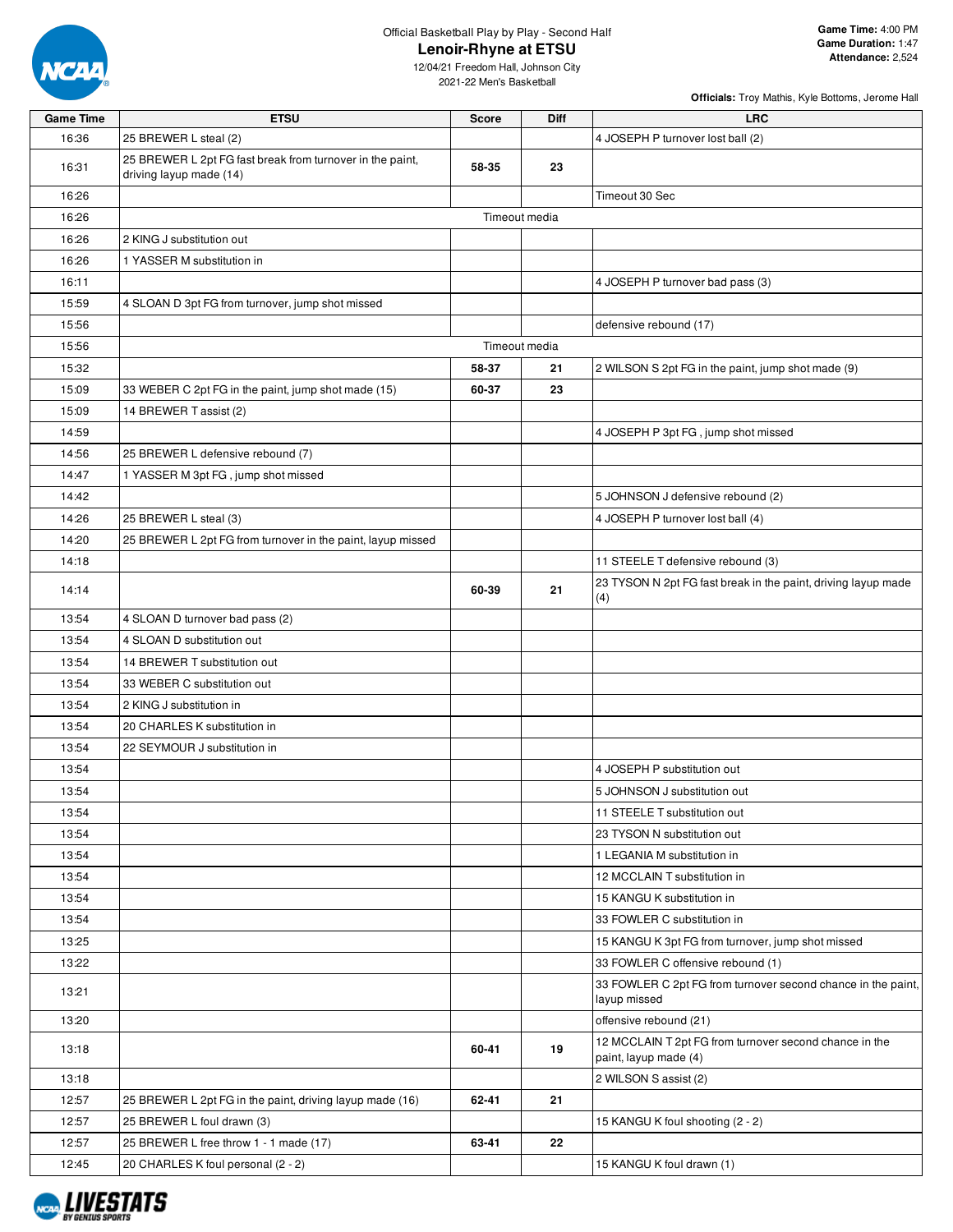

**Officials:** Troy Mathis, Kyle Bottoms, Jerome Hall

| <b>Game Time</b> | <b>ETSU</b>                                                                   | <b>Score</b> | Diff          | <b>LRC</b>                                                                   |
|------------------|-------------------------------------------------------------------------------|--------------|---------------|------------------------------------------------------------------------------|
| 12:31            |                                                                               | 63-44        | 19            | 2 WILSON S 3pt FG, jump shot made (12)                                       |
| 12:31            |                                                                               |              |               | 33 FOWLER C assist (2)                                                       |
| 12:09            | 2 KING J 3pt FG, jump shot missed                                             |              |               |                                                                              |
| 12:06            |                                                                               |              |               | 33 FOWLER C defensive rebound (2)                                            |
| 11:53            |                                                                               |              | Timeout media |                                                                              |
| 11:36            |                                                                               | 63-46        | 17            | 12 MCCLAIN T 2pt FG outside the paint, jump shot made (6)                    |
| 11:36            |                                                                               |              |               | 33 FOWLER C assist (3)                                                       |
| 11:15            | 22 SEYMOUR J 3pt FG, jump shot made (6)                                       | 66-46        | 20            |                                                                              |
| 11:15            | 2 KING J assist (3)                                                           |              |               |                                                                              |
| 10:57            |                                                                               | 66-49        | 17            | 15 KANGU K 3pt FG, jump shot made (11)                                       |
| 10:57            |                                                                               |              |               | 33 FOWLER C assist (4)                                                       |
| 10:35            | 1 YASSER M 2pt FG outside the paint, jump shot missed                         |              |               |                                                                              |
| 10:32            |                                                                               |              |               | 33 FOWLER C defensive rebound (3)                                            |
| 10:18            |                                                                               |              |               | 2 WILSON S 2pt FG outside the paint, jump shot missed                        |
| 10:13            | 25 BREWER L defensive rebound (8)                                             |              |               |                                                                              |
| 10:07            | 20 CHARLES K substitution out                                                 |              |               |                                                                              |
| 10:07            | 14 BREWER T substitution in                                                   |              |               |                                                                              |
| 10:07            |                                                                               |              |               | 12 MCCLAIN T substitution out                                                |
| 10:07            |                                                                               |              |               | 33 FOWLER C substitution out                                                 |
| 10:07            |                                                                               |              |               | 5 JOHNSON J substitution in                                                  |
| 10:07            |                                                                               |              |               | 21 NESMITH T substitution in                                                 |
| 10:00            | 22 SEYMOUR J 2pt FG in the paint, dunk, made (8)                              | 68-49        | 19            |                                                                              |
| 10:00            | 14 BREWER T assist (3)                                                        |              |               |                                                                              |
| 09:42            | 1 YASSER M steal (2)                                                          |              |               | 2 WILSON S turnover lost ball (1)                                            |
| 09:36            | 22 SEYMOUR J 2pt FG fast break from turnover in the paint,<br>layup made (10) | 70-49        | 21            |                                                                              |
| 09:36            | 1 YASSER M assist (3)                                                         |              |               |                                                                              |
| 09:36            | 22 SEYMOUR J foul drawn (2)                                                   |              |               | 5 JOHNSON J foul shooting (2 - 3)                                            |
| 09:36            |                                                                               |              |               | 1 LEGANIA M substitution out                                                 |
| 09:36            |                                                                               |              |               | 2 WILSON S substitution out                                                  |
| 09:36            |                                                                               |              |               | 0 MEDWINTER D substitution in                                                |
| 09:36            |                                                                               |              |               | 23 TYSON N substitution in                                                   |
| 09:36            | 22 SEYMOUR J free throw fast break 1 - 1 missed                               |              |               |                                                                              |
| 09:35            | 25 BREWER L offensive rebound (9)                                             |              |               |                                                                              |
| 09:21            | 25 BREWER L 2pt FG second chance in the paint, driving layup<br>made (19)     | 72-49        | 23            |                                                                              |
| 09:07            |                                                                               |              |               | 21 NESMITH T 2pt FG in the paint, dunk, blocked                              |
| 09:07            | 25 BREWER L block (1)                                                         |              |               |                                                                              |
| 09:03            | 2 KING J defensive rebound (2)                                                |              |               |                                                                              |
| 08:59            | 25 BREWER L 3pt FG, jump shot missed                                          |              |               |                                                                              |
| 08:55            |                                                                               |              |               | 15 KANGU K defensive rebound (1)                                             |
| 08:51            |                                                                               |              |               | 5 JOHNSON J 3pt FG, jump shot missed                                         |
| 08:47            | 14 BREWER T defensive rebound (5)                                             |              |               |                                                                              |
| 08:29            | 14 BREWER T turnover bad pass (2)                                             |              |               | 5 JOHNSON J steal (3)                                                        |
| 08:24            |                                                                               | 72-51        | 21            | 21 NESMITH T 2pt FG fast break from turnover in the paint,<br>layup made (6) |
| 08:24            |                                                                               |              |               | 5 JOHNSON J assist (1)                                                       |
| 07:57            | 2 KING J 3pt FG, jump shot missed                                             |              |               |                                                                              |
| 07:54            | 1 YASSER M offensive rebound (4)                                              |              |               |                                                                              |

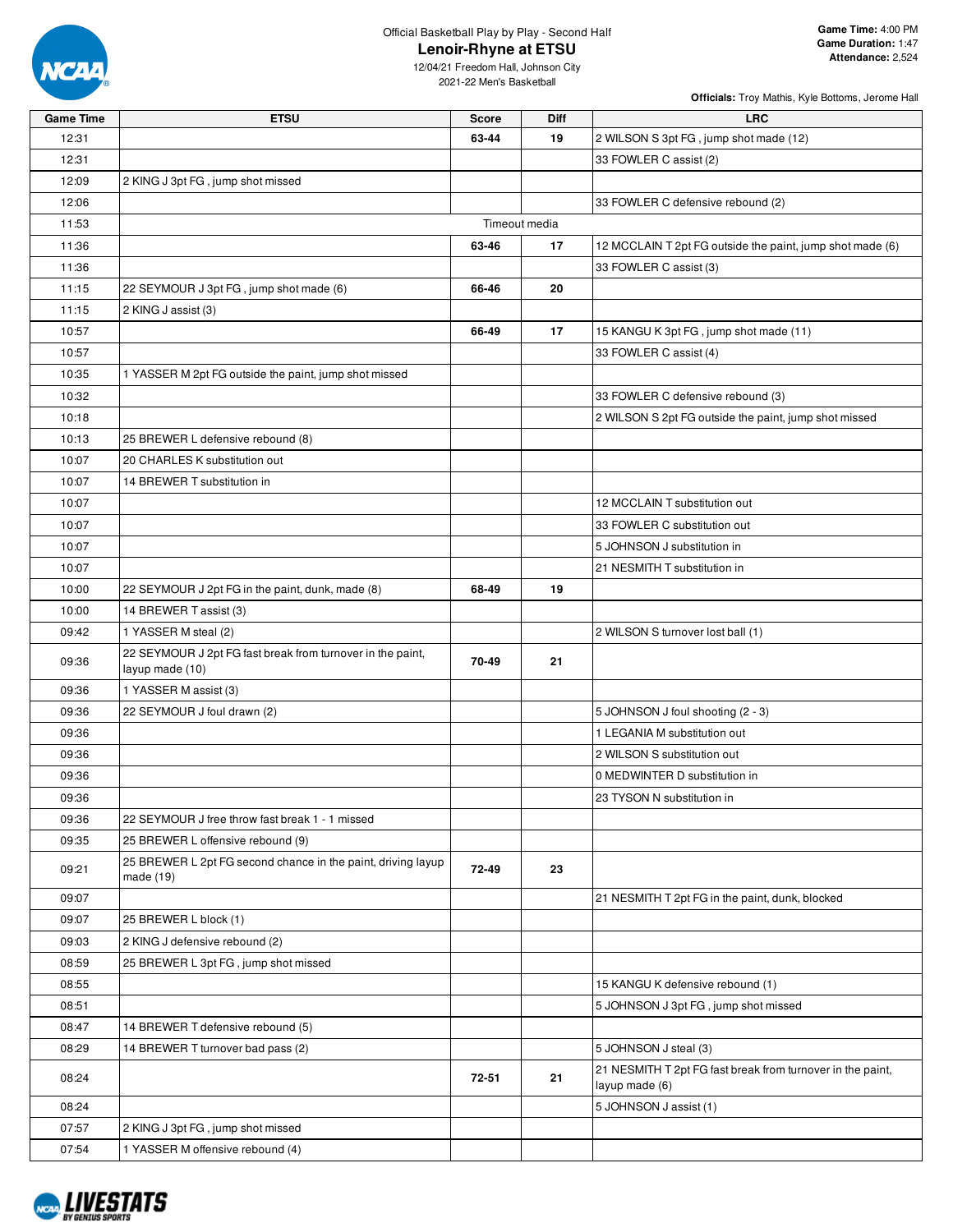

| <b>Officials:</b> Troy Mathis, Kyle Bottoms, Jerome Hall |  |  |  |
|----------------------------------------------------------|--|--|--|

| <b>Game Time</b> | <b>ETSU</b>                                                            | <b>Score</b> | <b>Diff</b>   | <b>LRC</b>                                              |
|------------------|------------------------------------------------------------------------|--------------|---------------|---------------------------------------------------------|
| 07:52            | 1 YASSER M 2pt FG second chance in the paint, jump shot<br>blocked     |              |               |                                                         |
| 07:52            |                                                                        |              |               | 21 NESMITH T block (2)                                  |
| 07:47            | 1 YASSER M offensive rebound (5)                                       |              |               |                                                         |
| 07:46            | 1 YASSER M 2pt FG second chance outside the paint, jump<br>shot missed |              |               |                                                         |
| 07:43            |                                                                        |              |               | 5 JOHNSON J defensive rebound (3)                       |
| 07:41            |                                                                        |              |               | 15 KANGU K 3pt FG, jump shot missed                     |
| 07:37            | 22 SEYMOUR J defensive rebound (1)                                     |              |               |                                                         |
| 07:33            | 2 KING J turnover bad pass (1)                                         |              |               | 15 KANGU K steal (1)                                    |
| 07:27            | 22 SEYMOUR J steal (1)                                                 |              |               | 0 MEDWINTER D turnover lost ball (1)                    |
| 07:27            |                                                                        |              | Timeout media |                                                         |
| 07:27            | 2 KING J substitution out                                              |              |               |                                                         |
| 07:27            | 22 SEYMOUR J substitution out                                          |              |               |                                                         |
| 07:27            | 25 BREWER L substitution out                                           |              |               |                                                         |
| 07:27            | 4 SLOAN D substitution in                                              |              |               |                                                         |
| 07:27            | 20 CHARLES K substitution in                                           |              |               |                                                         |
| 07:27            | 33 WEBER C substitution in                                             |              |               |                                                         |
| 07:27            |                                                                        |              |               | 0 MEDWINTER D substitution out                          |
| 07:27            |                                                                        |              |               | 15 KANGU K substitution out                             |
| 07:27            |                                                                        |              |               | 2 WILSON S substitution in                              |
| 07:27            |                                                                        |              |               | 13 SHABAZZ E substitution in                            |
| 07:12            | 4 SLOAN D 2pt FG from turnover in the paint, layup missed              |              |               |                                                         |
| 07:09            | 1 YASSER M offensive rebound (6)                                       |              |               |                                                         |
| 07:08            | 1 YASSER M turnover lost ball (1)                                      |              |               | 13 SHABAZZ E steal (1)                                  |
| 06:43            | 20 CHARLES K foul shooting (3 - 3)                                     |              |               | 13 SHABAZZ E foul drawn (1)                             |
| 06:43            |                                                                        | 72-52        | 20            | 21 NESMITH T free throw 1 - 2 made (7)                  |
| 06:43            |                                                                        | 72-53        | 19            | 21 NESMITH T free throw 2 - 2 made (8)                  |
| 06:23            | 14 BREWER T foul drawn (3)                                             |              |               | 13 SHABAZZ E foul personal (1 - 4)                      |
| 06:16            | 1 YASSER M 2pt FG in the paint, layup made (6)                         | 74-53        | 21            |                                                         |
| 06:16            | 33 WEBER C assist (2)                                                  |              |               |                                                         |
| 06:02            |                                                                        | 74-55        | 19            | 5 JOHNSON J 2pt FG in the paint, driving layup made (9) |
| 05:35            | 33 WEBER C 3pt FG, jump shot missed                                    |              |               |                                                         |
| 05:30            |                                                                        |              |               | 13 SHABAZZ E defensive rebound (1)                      |
| 05:21            |                                                                        | 74-58        | 16            | 23 TYSON N 3pt FG, jump shot made (7)                   |
| 05:21            |                                                                        |              |               | 21 NESMITH T assist (1)                                 |
| 04:58            | 20 CHARLES K 3pt FG, jump shot made (14)                               | 77-58        | 19            |                                                         |
| 04:58            | 4 SLOAN D assist (5)                                                   |              |               |                                                         |
| 04:40            |                                                                        |              |               | 2 WILSON S 2pt FG in the paint, layup missed            |
| 04:36            | 20 CHARLES K defensive rebound (2)                                     |              |               |                                                         |
| 04:31            | 33 WEBER C foul drawn (4)                                              |              |               | 13 SHABAZZ E foul personal (2 - 5)                      |
| 04:31            | 1 YASSER M substitution out                                            |              |               |                                                         |
| 04:31            | 2 KING J substitution in                                               |              |               |                                                         |
| 04:31            |                                                                        |              |               | 5 JOHNSON J substitution out                            |
| 04:31            |                                                                        |              |               | 23 TYSON N substitution out                             |
| 04:31            |                                                                        |              |               | 0 MEDWINTER D substitution in                           |
| 04:31            |                                                                        |              |               | 12 MCCLAIN T substitution in                            |
| 04:29            | 14 BREWER T foul drawn (4)                                             |              |               | 13 SHABAZZ E foul personal (3 - 6)                      |
| 04:25            | 33 WEBER C turnover bad pass (1)                                       |              |               | 13 SHABAZZ E steal (2)                                  |

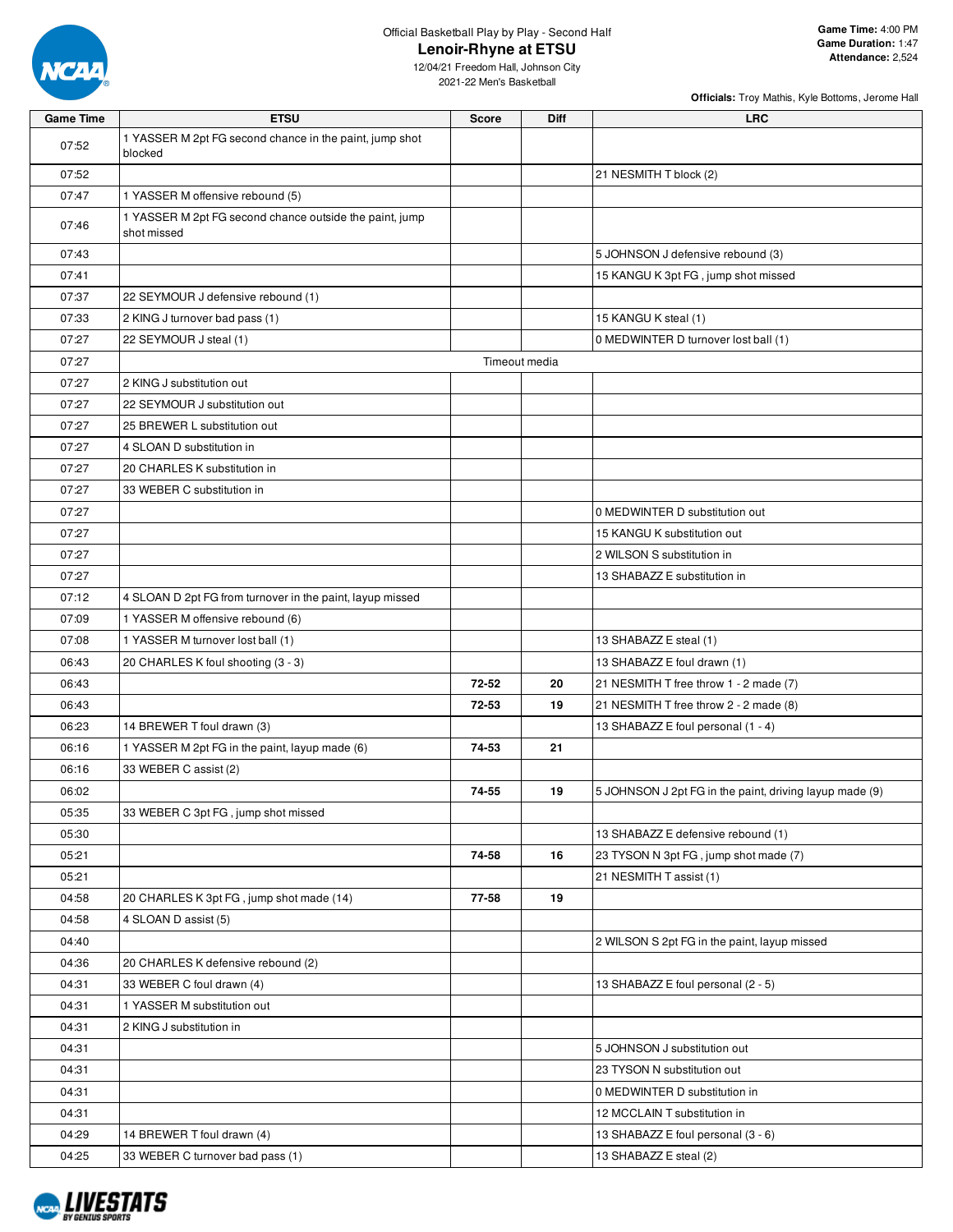

**Officials:** Troy Mathis, Kyle Bottoms, Jerome Hall

| <b>Game Time</b> | <b>ETSU</b>                                     | <b>Score</b>          | <b>Diff</b> | <b>LRC</b>                                                                   |
|------------------|-------------------------------------------------|-----------------------|-------------|------------------------------------------------------------------------------|
| 04:19            |                                                 | 77-60                 | 17          | 13 SHABAZZ E 2pt FG fast break from turnover in the paint,<br>layup made (2) |
| 04:12            | Timeout 30 Sec                                  |                       |             |                                                                              |
| 04:12            |                                                 | Timeout media         |             |                                                                              |
| 03:49            | 33 WEBER C 2pt FG in the paint, layup made (17) | 79-60                 | 19          |                                                                              |
| 03:49            | 2 KING J assist (4)                             |                       |             |                                                                              |
| 03:37            |                                                 |                       |             | 12 MCCLAIN T 2pt FG outside the paint, jump shot missed                      |
| 03:33            | 2 KING J defensive rebound (3)                  |                       |             |                                                                              |
| 03:08            | 4 SLOAN D 3pt FG, jump shot made (5)            | 82-60                 | 22          |                                                                              |
| 03:08            | 14 BREWER T assist (4)                          |                       |             |                                                                              |
| 02:46            | 33 WEBER C foul shooting (1 - 4)                |                       |             | 21 NESMITH T foul drawn (4)                                                  |
| 02:46            |                                                 | 82-61                 | 21          | 21 NESMITH T free throw 1 - 2 made (9)                                       |
| 02:46            | 14 BREWER T substitution out                    |                       |             |                                                                              |
| 02:46            | 22 SEYMOUR J substitution in                    |                       |             |                                                                              |
| 02:46            |                                                 |                       |             | 12 MCCLAIN T substitution out                                                |
| 02:46            |                                                 |                       |             | 3 METCALF M substitution in                                                  |
| 02:46            |                                                 | 82-62                 | 20          | 21 NESMITH T free throw 2 - 2 made (10)                                      |
| 02:46            |                                                 |                       |             | 2 WILSON S substitution out                                                  |
| 02:46            |                                                 |                       |             | 21 NESMITH T substitution out                                                |
| 02:46            |                                                 |                       |             | 4 JOSEPH P substitution in                                                   |
| 02:46            |                                                 |                       |             | 10 FYLE P substitution in                                                    |
| 02:33            | 4 SLOAN D 3pt FG, jump shot made (8)            | 85-62                 | 23          |                                                                              |
| 02:33            | 2 KING J assist (5)                             |                       |             |                                                                              |
| 02:19            | 33 WEBER C substitution out                     |                       |             |                                                                              |
| 02:19            | 1 YASSER M substitution in                      |                       |             |                                                                              |
| 02:05            | 4 SLOAN D foul personal (3 - 5)                 |                       |             | 4 JOSEPH P foul drawn (1)                                                    |
| 01:49            |                                                 |                       |             | 13 SHABAZZ E 2pt FG outside the paint, jump shot missed                      |
| 01:45            | 22 SEYMOUR J defensive rebound (2)              |                       |             |                                                                              |
| 01:38            | 2 KING J 3pt FG, jump shot made (8)             | 88-62                 | 26          |                                                                              |
| 01:20            |                                                 | 88-64                 | 24          | 3 METCALF M 2pt FG outside the paint, jump shot made (2)                     |
| 00:57            | 2 KING J 3pt FG, jump shot missed               |                       |             |                                                                              |
| 00:53            | 22 SEYMOUR J offensive rebound (3)              |                       |             |                                                                              |
| 00:41            | 1 YASSER M foul drawn (1)                       |                       |             | 4 JOSEPH P foul shooting (3 - 7)                                             |
| 00:41            | 1 YASSER M free throw 1 - 2 made (7)            | 89-64                 | 25          |                                                                              |
| 00:41            | 2 KING J substitution out                       |                       |             |                                                                              |
| 00:41            | 15 GEORGE C substitution in                     |                       |             |                                                                              |
| 00:41            |                                                 |                       |             | 4 JOSEPH P substitution out                                                  |
| 00:41            |                                                 |                       |             | 20 BEEKER C substitution in                                                  |
| 00:41            | 1 YASSER M free throw 2 - 2 made (8)            | 90-64                 | 26          |                                                                              |
| 00:20            |                                                 |                       |             | 13 SHABAZZ E 2pt FG outside the paint, jump shot missed                      |
| 00:16            |                                                 |                       |             | 10 FYLE P offensive rebound (1)                                              |
| 00:16            |                                                 | 90-66                 | 24          | 10 FYLE P 2pt FG second chance in the paint, layup made (2)                  |
|                  |                                                 | <b>END OF GAME</b>    |             |                                                                              |
|                  |                                                 | <b>ETSU 90-66 LRC</b> |             |                                                                              |

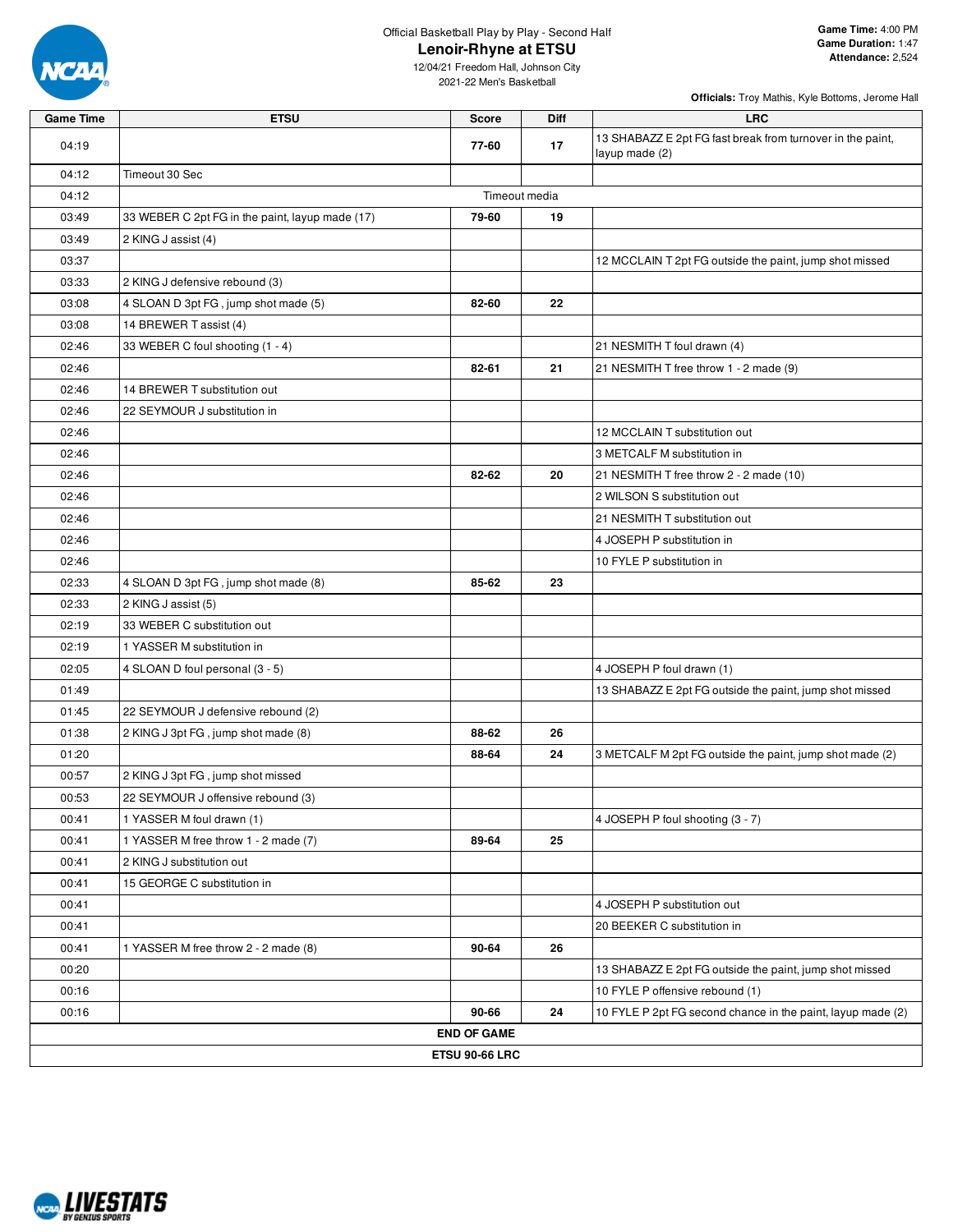

## Official Basketball Box Score - Second Half **Lenoir-Rhyne at ETSU**

12/04/21 Freedom Hall, Johnson City 2021-22 Men's Basketball

#### **Officials:** Troy Mathis, Kyle Bottoms, Jerome Hall

F

**Shooting By Period**

| Lenoir-Rhyne - 35 |  |  |
|-------------------|--|--|
|-------------------|--|--|

|        |                      |       | FG             | 3Р      | FT      |              |               | <b>Rebounds</b> |              | <b>Fouls</b> | <b>TP</b> | AS I     | $TO$ ST  |   |             | <b>Blocks</b> | $+/-$ |               | <b>Shooting By Period</b> |                          |
|--------|----------------------|-------|----------------|---------|---------|--------------|---------------|-----------------|--------------|--------------|-----------|----------|----------|---|-------------|---------------|-------|---------------|---------------------------|--------------------------|
|        | NO. Name             | Min   | M-A            | M-A     | M-A     |              |               | OR DR TOT       | <b>PF</b>    | <b>FD</b>    |           |          |          |   | <b>BS</b>   | <b>BA</b>     |       | 2nd FG%       | 13-28                     | 46.4%                    |
| 21     | F<br>T.J. Nesmith    | 10:07 | $1-2$          | $0-0$   | $4 - 4$ | $\Omega$     |               |                 | 0            |              | 6         |          | $\Omega$ | 0 |             |               | $-5$  | 3PT%          | $4 - 10$                  | 40.0%                    |
|        | Malik LeGania<br>Gl  | 07:04 | $0 - 3$        | $0 - 1$ | $1 - 2$ |              | $\mathbf 0$   |                 | 0            |              |           | 0        | 0        | 0 | 0           | $\Omega$      | -2    | FT%           | $5-6$                     | 83.3%                    |
| 5      | Jalen Johnson<br>GI  | 11:42 | $1-2$          | $0 - 1$ | $0-0$   | 0            | 2             | 2               |              | 0            | 2         |          |          |   | 0           | 0             | $-7$  | <b>GM FG%</b> | 13-28                     | 46.4%                    |
| 15     | Kevin Kangu<br>Gl    | 09:13 | $2 - 5$        | $2 - 5$ | $0-0$   | $\Omega$     |               |                 | 2            |              | 6         | $\Omega$ |          |   | 0           | 0             | $-2$  | 3PT%          | $4 - 10$                  | 40.0%                    |
| 23     | Nas Tyson<br>GI      | 11:11 | $2 - 2$        | $1 - 1$ | $0 - 0$ | $\Omega$     | 0             | 0               | 0            | 0            | 5         |          |          | 0 | $\Omega$    | 0             | -3    | FT%           | $5-6$                     | 83.3%                    |
|        | Salle Wilson         | 12:19 | $2 - 4$        | $1 - 1$ | $0-0$   | $\mathbf{0}$ | $\mathbf 0$   | $\mathbf{0}$    | $\mathbf 0$  | $\mathbf 0$  | 5         |          |          | 0 | $\mathbf 0$ | $\mathbf 0$   | $-2$  |               |                           | Dead Ball Rebounds: 1, 0 |
|        | P.J. Joseph          | 05:24 | $0 - 1$        | $0 - 1$ | $0-0$   | $\Omega$     | 0             | 0               |              |              | 0         | 0        | 3        | 0 | $\Omega$    | $\Omega$      | -8    |               |                           |                          |
| 11     | <b>Tim Steele</b>    | 03:20 | $0-0$          | $0-0$   | $0-0$   | 0            |               |                 | $\mathbf{0}$ | 0            | 0         | 0        | 0        | 0 | 0           | 0             | -3    |               |                           |                          |
| 12     | <b>Tyson McClain</b> | 05:32 | $2 - 3$        | $0-0$   | $0-0$   | $\Omega$     | 0             | 0               | 0            | 0            |           | 0        |          | 0 | 0           | 0             | 2     |               |                           |                          |
| 33     | Cooper Fowler        | 03:47 | $0 - 1$        | $0-0$   | $0 - 0$ |              | 2             | 3               | $\mathbf 0$  | 0            |           | 3        |          | 0 | $\mathbf 0$ | 0             | 4     |               |                           |                          |
|        | Damion Medwinter     | 06:40 | $0-0$          | $0-0$   | $0-0$   | $\Omega$     | 0             | 0               | 0            | 0            |           | 0        |          |   | 0           | 0             | -5    |               |                           |                          |
| 13     | Elijah Shabazz       | 07:27 | $1 - 3$        | $0-0$   | $ 0-0 $ | $\mathbf{0}$ |               |                 | 3            |              | 2         | 0        | 0        | 2 | $\mathbf 0$ | 0             | -3    |               |                           |                          |
| 3      | Marcus Metcalf       | 02:46 | $1 - 1$        | $0-0$   | $0-0$   | $\Omega$     | $\Omega$      | $\Omega$        | 0            | 0            | 2         | 0        |          | 0 | 0           | 0             | -3    |               |                           |                          |
| 10     | Percy Fyle           | 02:46 | $1 - 1$        | $0-0$   | $0-0$   |              | $\mathbf 0$   |                 | 0            | 0            | 2         | 0        | 0        | 0 | 0           | 0             | $-4$  |               |                           |                          |
| 20     | Colby Beeker         | 00:42 | $0-0$          | $0-0$   | $0-0$   | 0            | 0             | 0               | 0            | 0            | 0         | 0        |          | 0 | $\Omega$    | 0             |       |               |                           |                          |
| Team   |                      |       |                |         |         |              | $\mathcal{P}$ | 3               |              |              | $\Omega$  |          | 0        |   |             |               |       |               |                           |                          |
| Totals |                      |       | 13-28 4-10 5-6 |         |         | 4            | 10            | 14              | 7            | 5            | 35        | 7        | 5        | 4 |             |               | -8    |               |                           |                          |
|        |                      |       |                |         |         |              |               |                 |              |              |           |          |          |   |             |               |       |               |                           |                          |

**Technical Fouls:**:NONE

|               | <b>ETSU - 43</b>       |       |           |          |           |           |                 |                |              |             |           |           |           |                |             |               |       |
|---------------|------------------------|-------|-----------|----------|-----------|-----------|-----------------|----------------|--------------|-------------|-----------|-----------|-----------|----------------|-------------|---------------|-------|
|               |                        |       | <b>FG</b> | 3P       | <b>FT</b> |           | <b>Rebounds</b> |                | <b>Fouls</b> |             | <b>TP</b> | <b>AS</b> | <b>TO</b> | <b>ST</b>      |             | <b>Blocks</b> |       |
|               | NO. Name               | Min   | M-A       | M-A      | M-A       | <b>OR</b> | <b>DR</b>       | <b>TOT</b>     | PF           | FD.         |           |           |           |                | <b>BS</b>   | <b>BA</b>     | $+/-$ |
| 14            | F<br>Ty Brewer         | 13:27 | $0 - 0$   | $0-0$    | $0-0$     | 0         |                 |                | 0            | 2           | 0         | 3         |           | 0              | 0           | 0             | 9     |
| 33            | Charlie Weber<br>F     | 11:14 | $4 - 7$   | $1 - 3$  | $2 - 2$   | $\Omega$  | $\Omega$        | $\mathbf 0$    | 1            | 2           | 11        |           |           | 0              | $\mathbf 0$ | $\mathbf 0$   | 7     |
| 2             | G<br>Jordan King       | 13:50 | $2 - 5$   | $1 - 4$  | $0-0$     | 0         | 2               | $\overline{c}$ | $\Omega$     | $\Omega$    | 5         | 3         |           | 0              | $\Omega$    | 0             | 13    |
| 4             | David Sloan<br>G       | 13:33 | $2 - 4$   | $2-3$    | $0 - 0$   | $\Omega$  |                 | 1              |              | $\Omega$    | 6         | 2         |           | $\Omega$       | 0           | $\Omega$      | 8     |
| 25            | Ledarrius Brewer<br>G  | 12:33 | $3-5$     | $0 - 1$  | $1 - 1$   |           | 4               | 5              |              |             |           |           | 0         | $\overline{2}$ |             | $\Omega$      | 5     |
| 23            | Vonnie Patterson       | 00:00 | $0 - 0$   | $0 - 0$  | $0 - 0$   | $\Omega$  | $\Omega$        | $\mathbf 0$    | $\Omega$     | $\Omega$    | 0         | 0         | 0         | 0              | $\Omega$    | $\Omega$      | 0     |
|               | Mohab Yasser           | 14:14 | $1-5$     | $0 - 1$  | $2 - 2$   | 3         | 0               | 3              | $\Omega$     |             | 4         |           |           |                | 0           | 1             | -3    |
| 20            | <b>Kordell Charles</b> | 11:14 | $1 - 1$   | $1 - 1$  | $0 - 0$   | $\Omega$  |                 | $\mathbf{1}$   | 2            | $\mathbf 0$ | 3         | 0         | 0         | 0              | $\mathbf 0$ | $\mathbf 0$   | -1    |
| 22            | Jaden Seymour          | 09:13 | $3-3$     | $1 - 1$  | $0 - 1$   |           | 2               | 3              | 0            |             | 7         | 0         | 0         |                | 0           | $\Omega$      | 3     |
| 15            | Cameron George         | 00:42 | $0 - 0$   | $0 - 0$  | $0 - 0$   | $\Omega$  | $\Omega$        | 0              | $\Omega$     | $\Omega$    | $\Omega$  | 0         | 0         | 0              | $\Omega$    | $\Omega$      | -1    |
| Team          |                        |       |           |          |           | 0         | 0               | 0              |              |             | $\Omega$  |           | 0         |                |             |               |       |
| <b>Totals</b> |                        |       | 16-30     | $6 - 14$ | $5-6$     | 5         |                 | 16             | 5            | 7           | 43        | 11        | 5         | 4              |             |               | 8     |

|                     | <b>Shooting By Period</b> |       |
|---------------------|---------------------------|-------|
| 2 <sup>nd</sup> FG% | 16-30                     | 53.3% |
| 3PT%                | $6 - 14$                  | 42.9% |
| FT%                 | 5-6                       | 83.3% |
| <b>GM FG%</b>       | 16-30                     | 53.3% |
| 3PT%                | $6 - 14$                  | 42.9% |
| FT%                 | $5-6$                     | 83.3% |

Dead Ball Rebounds: 0, 0

|                                                                    | <b>LRC</b> | <b>ETSU</b>                             |  |  |  |  |  |
|--------------------------------------------------------------------|------------|-----------------------------------------|--|--|--|--|--|
| <b>Biggest lead</b>                                                |            | 0 (1st 20:00) 26 (2 <sup>nd</sup> 1:38) |  |  |  |  |  |
| <b>Best Scoring Run</b> $5(2^{nd} 11:36)$ 9(2 <sup>nd</sup> 16:31) |            |                                         |  |  |  |  |  |
| <b>Lead Changes</b>                                                |            |                                         |  |  |  |  |  |
| <b>Times Tied</b>                                                  |            |                                         |  |  |  |  |  |
| <b>Time with Lead</b>                                              | 00:00      | 19:45                                   |  |  |  |  |  |

| <b>LRC ETSU</b><br>Points from<br><b>Period by Period Scoring</b> |  |
|-------------------------------------------------------------------|--|
| Turnovers<br>2nd<br>тот<br>1st                                    |  |
| Paint<br>20<br>14                                                 |  |
| <b>LRC</b><br>31<br>35<br>66<br><b>Second Chancel</b><br>4        |  |
| <b>Fast Breaks</b><br>6<br>47                                     |  |
| <b>ETSU</b><br>43<br>90<br>Bench<br>15<br>14                      |  |

**Technical Fouls:**:NONE

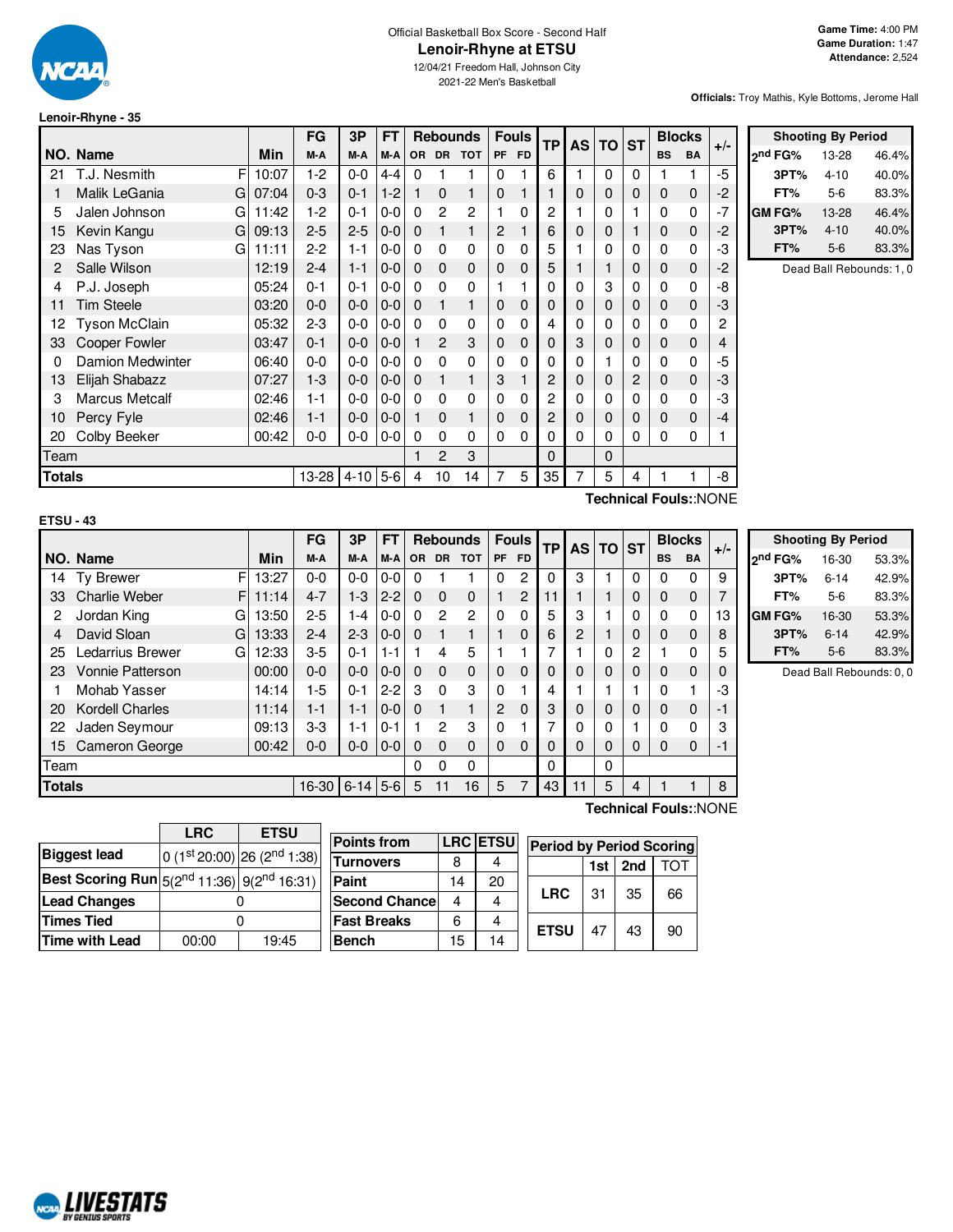

**Officials:** Troy Mathis, Kyle Bottoms, Jerome Hall

{ Players => 0, 1, 2, 4, 5, 11, 14, 15, 20, 21, 22, 23, 24, 25, 33; } FG Types => All; Results => All;

{ Players => All; } FG Types => All; Results => All;



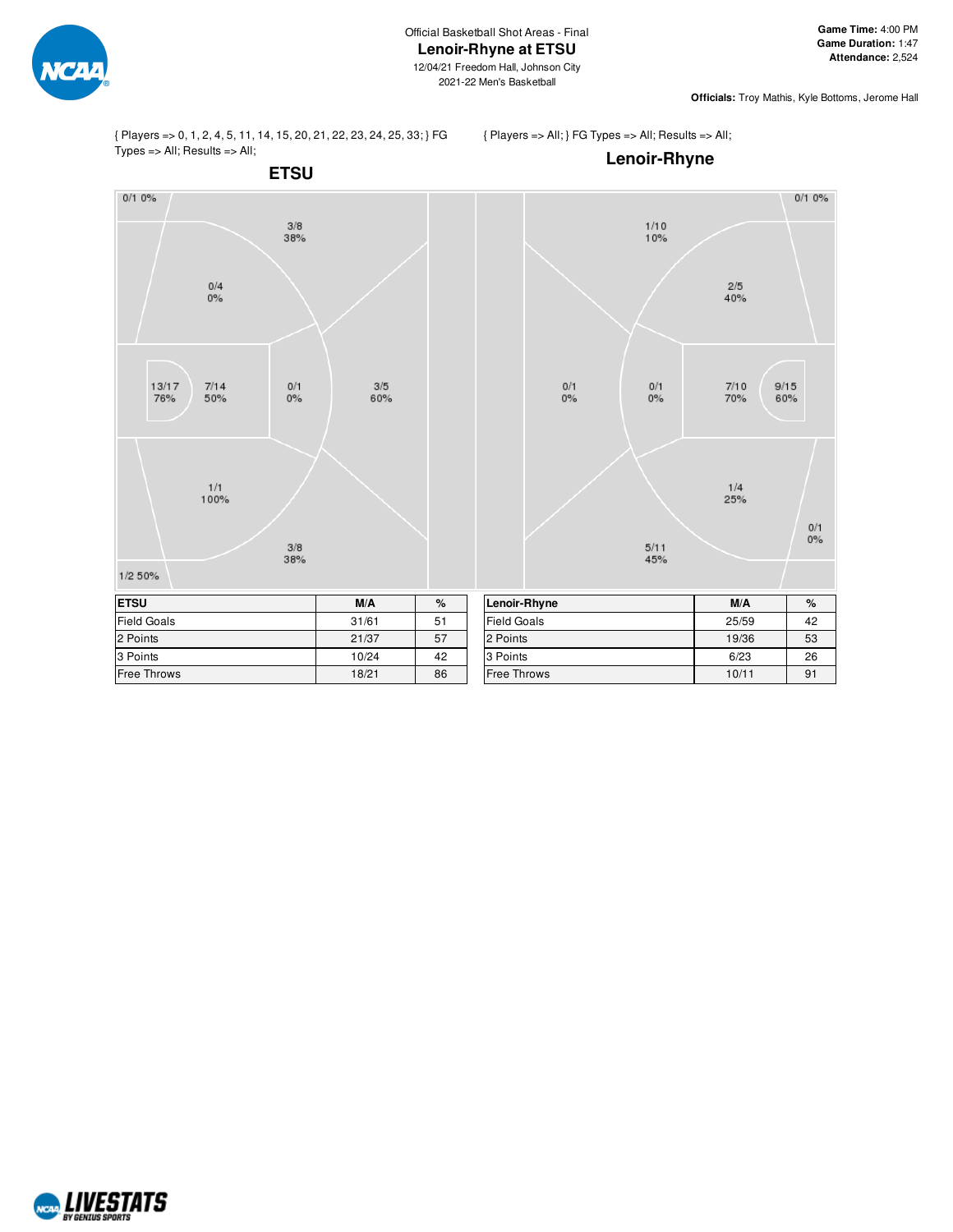

2021-22 Men's Basketball

#### **Lenoir-Rhyne**

**Officials:** Troy Mathis, Kyle Bottoms, Jerome Hall

| No             | <b>Name</b>           |       | <b>Mins</b> |           | <b>Score</b> |              | <b>Points Diff</b> |           | Points per Min |          | <b>Assists</b> |                | <b>Rebounds</b> | <b>Steals</b>  |                |                | <b>Turnovers</b> |
|----------------|-----------------------|-------|-------------|-----------|--------------|--------------|--------------------|-----------|----------------|----------|----------------|----------------|-----------------|----------------|----------------|----------------|------------------|
|                |                       | On    | Off         | On        | Off          | <b>On</b>    | Off                | <b>On</b> | Off            | On       | Off            | On             | Off             | On             | Off            | On             | Off              |
| 0              | Damion Medwinter      | 06:40 | 33:20       | $10 - 15$ | $56 - 75$    | $-5$         | $-19$              | 1.50      | 1.68           |          | 9              | 3              | 24              | 3              | 4              |                | 10               |
|                | Malik LeGania         | 17:09 | 22:51       | $28 - 41$ | $38 - 49$    | $-13$        | $-11$              | 1.63      | 1.66           | 6        | 4              | 13             | 14              | $\Omega$       | 7              | 3              | 8                |
| $\overline{2}$ | Salle Wilson          | 24:51 | 15:09       | $48 - 50$ | $18 - 40$    | $-2$         | $-22$              | 1.93      | 1.19           | 8        | $\overline{2}$ | 18             | 9               | 4              | 3              |                | 4                |
| 3              | <b>Marcus Metcalf</b> | 02:46 | 37:14       | $5 - 8$   | $61 - 82$    | $-3$         | $-21$              | 1.81      | 1.64           | $\Omega$ | 10             |                | 26              | $\Omega$       | $\overline{7}$ | $\Omega$       | 11               |
| 4              | P.J. Joseph           | 08:16 | 31:44       | $16 - 22$ | $50 - 68$    | -6           | $-18$              | 1.94      | 1.58           | $\Omega$ | 10             | 3              | 24              | $\overline{2}$ | 5              | 4              |                  |
| 5              | Jalen Johnson         | 27:42 | 12:18       | $39 - 63$ | $27 - 27$    | $-24$        | $\mathbf{0}$       | 1.41      | 2.20           | 5        | 5              | 20             | $\overline{7}$  | 6              |                | 11             | $\mathbf{0}$     |
| 10             | Percy Fyle            | 02:46 | 37:14       | $4 - 8$   | $62 - 82$    | $-4$         | $-20$              | 1.45      | 1.67           | $\Omega$ | 10             |                | 26              | $\Omega$       | 7              | $\Omega$       | 11               |
| 11             | <b>Tim Steele</b>     | 09:59 | 30:01       | $17 - 24$ | $49 - 66$    | $-7$         | $-17$              | 1.70      | 1.63           |          | 9              | 7              | 20              | 3              | 4              | 5              | 6                |
| 12             | <b>Tyson McClain</b>  | 17:46 | 22:14       | $36 - 36$ | $30 - 54$    | $\mathbf{0}$ | $-24$              | 2.03      | 1.35           |          | 3              | 12             | 15              | 4              | 3              | 4              |                  |
| 13             | Elijah Shabazz        | 07:27 | 32:33       | $15 - 18$ | $51 - 72$    | -3           | $-21$              | 2.01      | 1.57           |          | 9              | $\overline{2}$ | 25              | $\overline{2}$ | 5              | $\Omega$       | 11               |
| 15             | Kevin Kangu           | 21:11 | 18:49       | $31 - 47$ | $35 - 43$    | $-16$        | -8                 | 1.46      | 1.86           | 8        | $\overline{2}$ | 16             | 11              | $\overline{2}$ | 5              | 6              | 5                |
| 20             | Colby Beeker          | 00:42 | 39:18       | $2 - 1$   | $64 - 89$    |              | $-25$              | 2.86      | 1.63           | $\Omega$ | 10             |                | 26              | $\Omega$       | $\overline{7}$ | $\Omega$       | 11               |
| 21             | T.J. Nesmith          | 23:17 | 16:43       | $29 - 53$ | $37 - 37$    | $-24$        | 0                  | 1.25      | 2.21           | 5        | 5              | 17             | 10              | 5              | $\overline{c}$ |                | 4                |
| 23             | Nas Tyson             | 21:43 | 18:17       | $31 - 50$ | $35 - 40$    | $-19$        | -5                 | 1.43      | 1.91           | 3        |                | 15             | 12              | 4              | 3              | $\overline{7}$ | 4                |
| 33             | Cooper Fowler         | 07:45 | 32:15       | $19 - 14$ | $47 - 76$    | 5            | $-29$              | 2.45      | 1.46           | 5        | 5              | 6              | 21              | $\Omega$       | 7              | $\Omega$       | 11               |
|                |                       |       |             |           |              |              |                    |           |                |          |                |                |                 |                |                |                |                  |

#### **ETSU**

| <b>No</b> | <b>Name</b>          |       | <b>Mins</b> | <b>Score</b> |           |      | <b>Points Diff</b> |           | Points per Min |          | <b>Assists</b> |          | <b>Rebounds</b> |                | <b>Steals</b> |    | <b>Turnovers</b> |
|-----------|----------------------|-------|-------------|--------------|-----------|------|--------------------|-----------|----------------|----------|----------------|----------|-----------------|----------------|---------------|----|------------------|
|           |                      | On    | Off         | On           | Off       | On   | Off                | <b>On</b> | Off            | On       | Off            | On       | Off             | On             | Off           | On | Off              |
|           | Mohab Yasser         | 24:28 | 15:32       | $46 - 42$    | $44 - 24$ | 4    | 20                 | 1.88      | 2.83           | 13       |                | 24       | 14              | 6              |               | 5  |                  |
| 2         | Jordan King          | 23:36 | 16:24       | $60 - 38$    | $30 - 28$ | 22   | $\overline{2}$     | 2.54      | 1.83           | 14       | 10             | 23       | 15              | 4              |               | 6  | 3                |
| 4         | David Sloan          | 27:43 | 12:17       | $-42$<br>61  | $29 - 24$ | 19   | 5                  | 2.20      | 2.36           | 17       |                | 25       | 13              | 6              |               | 5  |                  |
| 14        | <b>Tv Brewer</b>     | 24:15 | 15:45       | $60 - 35$    | $30 - 31$ | 25   | $-1$               | 2.47      | <b>.90</b>     | 16       | 8              | 28       | 10              | 6              |               |    | 2                |
| 15        | Cameron George       | 00:42 | 39:18       | $-2$         | $89 - 64$ | -1   | 25                 | 1.43      | 2.26           | $\Omega$ | 24             | $\Omega$ | 38              | $\Omega$       | 8             |    | 9                |
| 20        | Kordell Charles      | 20:26 | 19:34       | $40 - 41$    | $50 - 25$ | $-1$ | 25                 | 1.96      | 2.56           | 12       | 12             | 13       | 25              | $\overline{2}$ | 6             |    | 5                |
| 22        | Jaden Seymour        | 15:55 | 24:05       | $37 - 32$    | $53 - 34$ | 5    | 19                 | 2.32      | 2.20           | 9        | 15             | 12       | 26              | $\overline{2}$ |               | 3  | 6                |
| 23        | Vonnie Patterson     | 12:56 | 27:04       | $29 - 23$    | $61 - 43$ | 6    | 18                 | 2.24      | 2.25           | 9        | 15             |          | 27              | $\overline{2}$ |               | 3  | 6                |
| 25        | Ledarrius Brewer     | 25:27 | 14:33       | $60 - 40$    | $30 - 26$ | 20   | 4                  | 2.36      | 2.06           | 14       | 10             | 28       | 10              | 6              |               | 6  | 3                |
| 33        | <b>Charlie Weber</b> | 24:32 | 15:28       | $56 - 35$    | $34 - 31$ | 21   |                    | 2.28      | 2.20           | 16       | 8              | 26       | 12              | 6              |               | 6  | 3                |

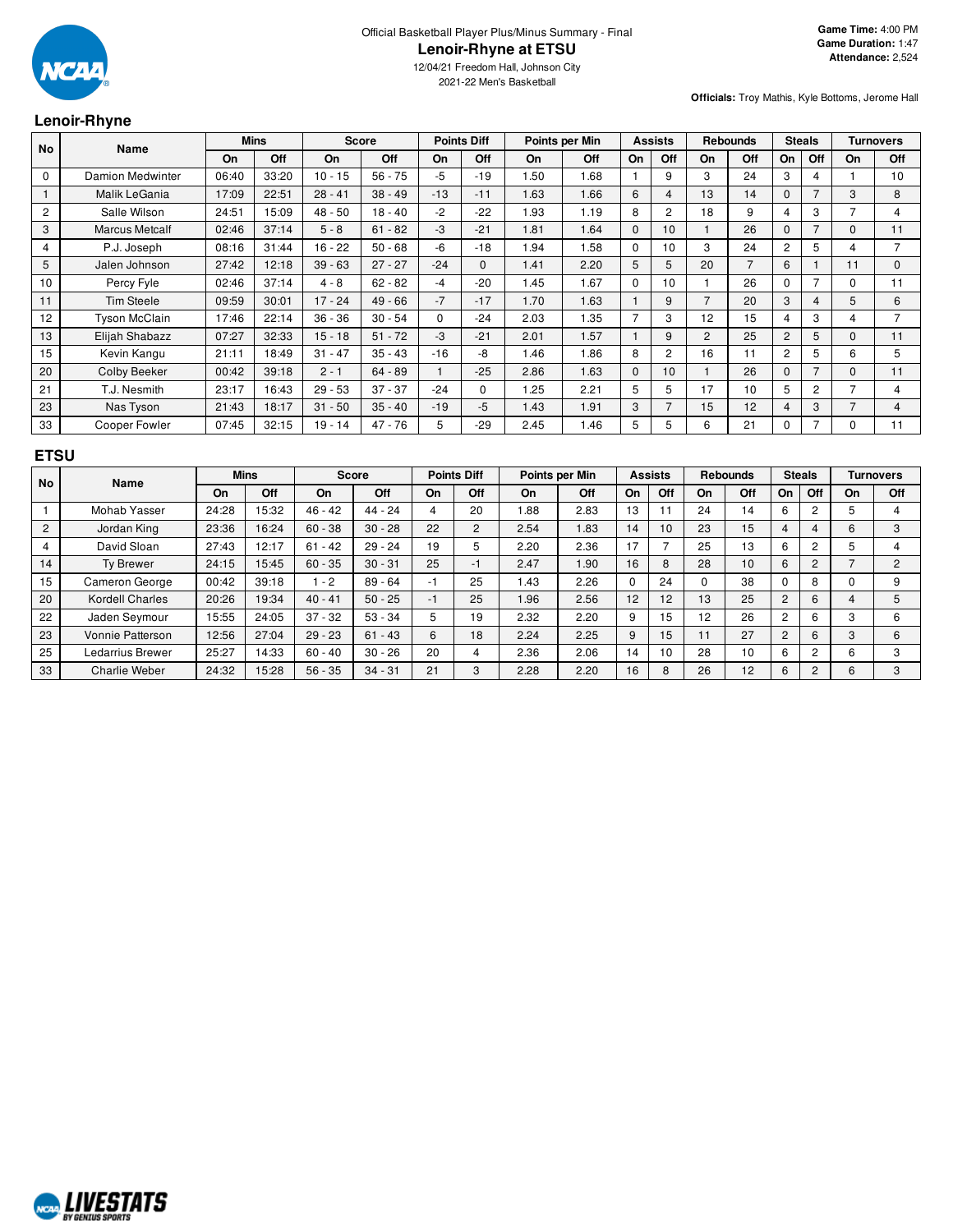

**Officials:** Troy Mathis, Kyle Bottoms, Jerome Hall

#### Players => AllFG Types=>AllResults=>All **Lenoir-Rhyne**



**Blow Up Chart**



| Lenoir-Rhyne       | M/A   | %  | Lenoir-Rhyne             | M/A       | %   |
|--------------------|-------|----|--------------------------|-----------|-----|
| <b>Field Goals</b> | 25/59 | 42 | Points in the Paint      | 32(16/25) | 64  |
| 2 Points           | 19/36 | 53 | <b>Fast Break Points</b> | 6(3/3)    | 100 |
| 3 Points           | 6/23  | 26 | Second Chance Points     | 4(2/6)    | 33  |
| <b>Free Throws</b> | 10/11 | 91 | <b>Effective FG%</b>     | 47        |     |

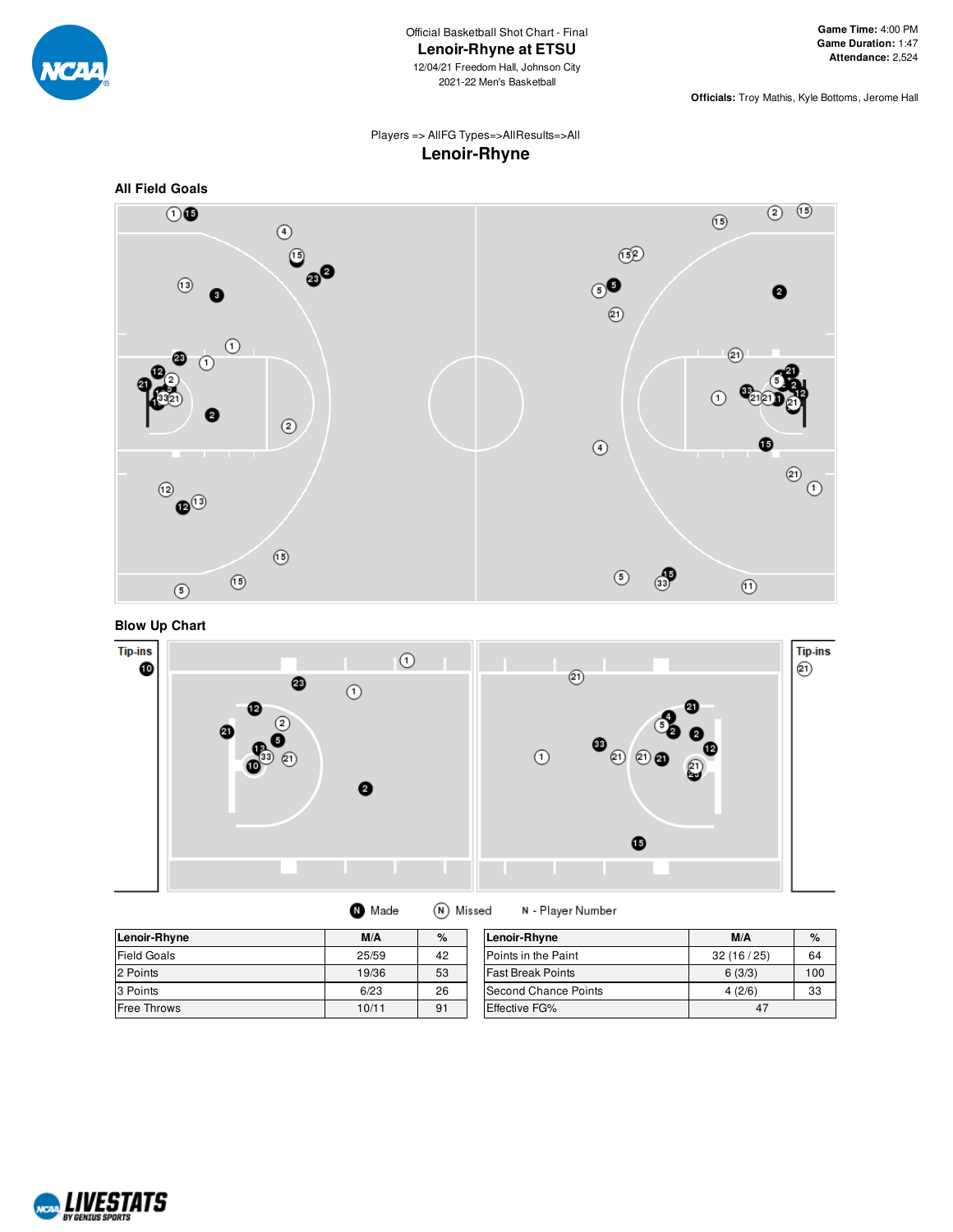

2021-22 Men's Basketball

**Officials:** Troy Mathis, Kyle Bottoms, Jerome Hall

#### Players => 0, 1, 2, 4, 5, 11, 14, 15, 20, 21, 22, 23, 24, 25, 33FG Types=>AllResults=>All

**ETSU**







| Made | (N) Missed |
|------|------------|
|      |            |

N - Player Number

| <b>ETSU</b>        | M/A   | %  | <b>ETSU</b>                 | M/A       | $\%$ |
|--------------------|-------|----|-----------------------------|-----------|------|
| <b>Field Goals</b> | 31/61 | 51 | <b>IPoints in the Paint</b> | 40(20/31) | 65   |
| 2 Points           | 21/37 | 57 | <b>Fast Break Points</b>    | 17(9/10)  | 90   |
| 3 Points           | 10/24 | 42 | Second Chance Points        | 6(4/10)   | 40   |
| <b>Free Throws</b> | 18/21 | 86 | Effective FG%               | 59        |      |

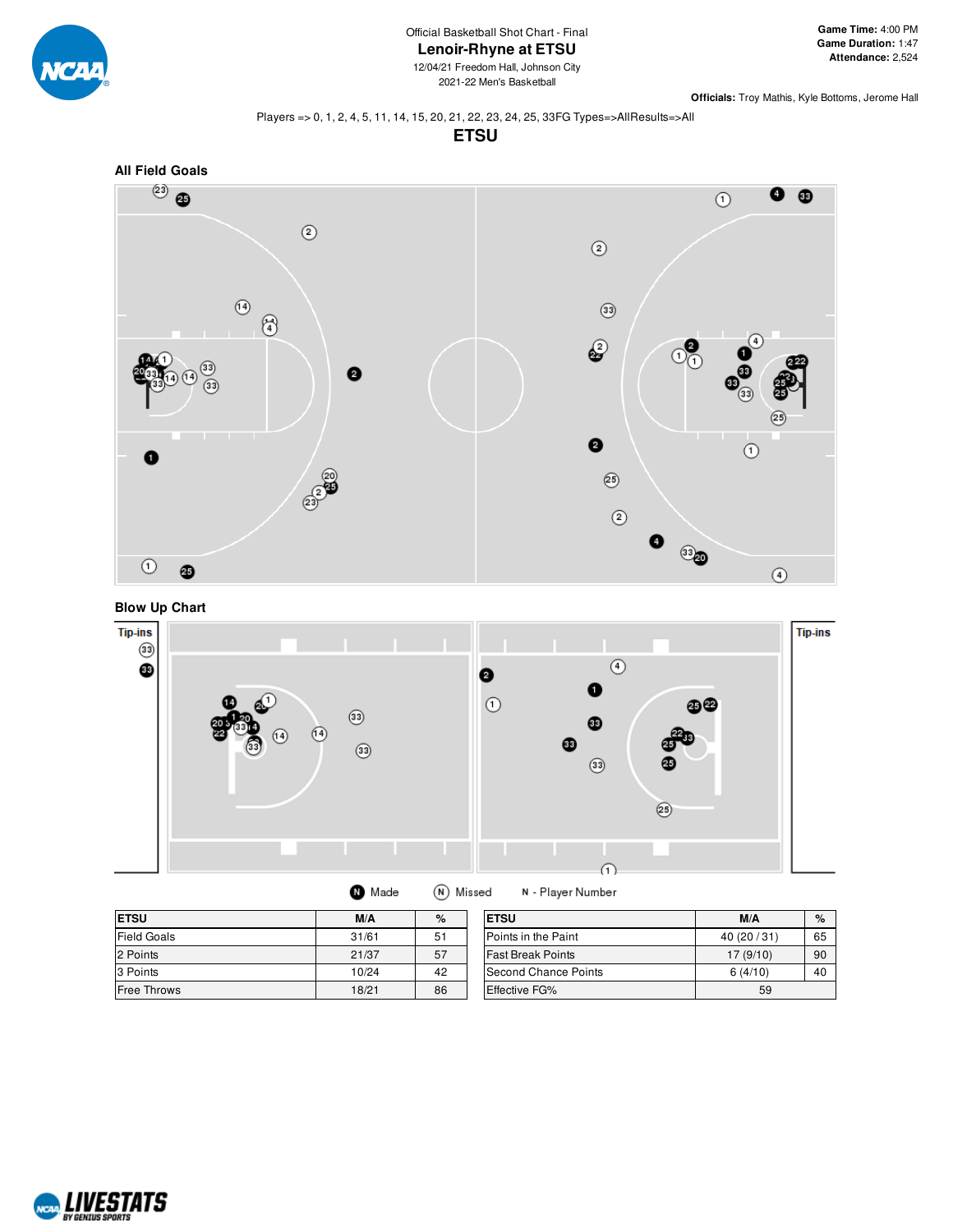

#### **Lenoir-Rhyne**

| Lineup                                                                   | Quarter<br>On  | <b>Time</b><br>On | Quarter<br>Off | <b>Time</b><br>Off | Time on<br>Court | <b>Score</b> | <b>Score</b><br><b>Diff</b> |                |                |                | <b>Reb</b> StilTov Ass | <b>PPP</b> |
|--------------------------------------------------------------------------|----------------|-------------------|----------------|--------------------|------------------|--------------|-----------------------------|----------------|----------------|----------------|------------------------|------------|
| 1- LeGania M/5- Johnson J/15- Kangu K/21- Nesmith T/23- Tyson N/         |                | 20:00             | 1              | 18:16              | 01:44            | $0 - 7$      | $-7$                        | -1             | $\Omega$       |                | $\Omega$               | 0.0000     |
| 1- LeGania M/2- Wilson S/5- Johnson J/21- Nesmith T/23- Tyson N/         | $\overline{1}$ | 18:16             | 1              | 17:15              | 01:01            | $2 - 0$      | $\overline{c}$              | $\overline{c}$ | $\mathbf 0$    | $\mathbf 0$    | $\Omega$               | 1.0000     |
| 1- LeGania M/2- Wilson S/4- Joseph P/5- Johnson J/12- McClain T/         | $\mathbf{1}$   | 17:15             | $\mathbf{1}$   | 16:53              | 00:22            | $1 - 1$      | $\Omega$                    | $\Omega$       | $\mathbf{0}$   | $\mathbf 0$    | $\Omega$               | 2.2727     |
| 2- Wilson S/4- Joseph P/5- Johnson J/11- Steele T/12- McClain T/         | $\mathbf{1}$   | 16:53             | $\overline{1}$ | 15:56              | 00:57            | $3 - 1$      | $\overline{c}$              | $\mathbf 0$    |                |                | $\Omega$               | 1.5000     |
| 2- Wilson S/5- Johnson J/11- Steele T/12- McClain T/21- Nesmith T/       | $\mathbf{1}$   | 15:56             | $\mathbf{1}$   | 12:58              | 02:58            | $4 - 8$      | $-4$                        | 3              |                | $\Omega$       |                        | 0.8000     |
| 1- LeGania M/2- Wilson S/12- McClain T/15- Kangu K/33- Fowler C/         | $\overline{1}$ | 12:58             | $\mathbf{1}$   | 10:55              | 02:03            | $5 - 3$      | $\overline{2}$              | $\mathbf{1}$   | $\mathbf 0$    | $\Omega$       |                        | 1.6667     |
| 1- LeGania M/2- Wilson S/15- Kangu K/23- Tyson N/33- Fowler C/           | $\overline{1}$ | 10:55             | $\mathbf{1}$   | 09:00              | 01:55            | $4 - 5$      | $-1$                        | $\mathbf{1}$   | $\mathbf 0$    | $\mathbf 0$    | $\Omega$               | 1.3333     |
| 1- LeGania M/ 5- Johnson J/ 15- Kangu K/ 21- Nesmith T/ 23- Tyson N/     | $\overline{1}$ | 09:00             | $\mathbf{1}$   | 06:00              | 03:00            | $2-9$        | $-7$                        | $\mathbf{1}$   | $\mathbf 0$    |                | $\Omega$               | 0.3333     |
| 4- Joseph P/5- Johnson J/11- Steele T/12- McClain T/23- Tyson N/         | $\overline{1}$ | 06:00             | $\mathbf{1}$   | 04:35              | 01:25            | $4 - 5$      | $-1$                        | $\mathbf 0$    |                | $\Omega$       | $\Omega$               | 1.3889     |
| 5- Johnson J/ 11- Steele T/ 12- McClain T/ 21- Nesmith T/ 23- Tyson N/   | $\mathbf{1}$   | 04:35             | $\mathbf{1}$   | 03:16              | 01:19            | $2 - 3$      | $-1$                        | $\mathbf{1}$   | $\mathbf 0$    | 1              | $\Omega$               | 1.0000     |
| 2- Wilson S/5- Johnson J/12- McClain T/15- Kangu K/21- Nesmith T/        | $\overline{1}$ | 03:16             | $\mathbf{1}$   | 00:07              | 03:08            | $2 - 4$      | $-2$                        | 3              | $\Omega$       | $\overline{2}$ |                        | 0.3333     |
| 2- Wilson S/4- Joseph P/5- Johnson J/12- McClain T/15- Kangu K/          | $\overline{1}$ | 00:07             | $\mathbf{1}$   | 00:07              | 00:00            | $2 - 0$      | $\overline{c}$              | $\Omega$       | $\mathbf 0$    | $\Omega$       | $\Omega$               | 2.2727     |
| 2- Wilson S/4- Joseph P/12- McClain T/15- Kangu K/23- Tyson N/           | $\overline{1}$ | 00:07             | $\mathbf{1}$   | 00:06              | 00:02            | $0-0$        | $\Omega$                    | $\mathbf 0$    | $\mathbf 0$    | $\mathbf 0$    | $\Omega$               | 0.0000     |
| 2- Wilson S/4- Joseph P/5- Johnson J/15- Kangu K/23- Tyson N/            | $\mathbf{1}$   | 00:06             | $\overline{2}$ | 20:00              | 00:06            | $0 - 1$      | $-1$                        | $\Omega$       | $\Omega$       | $\Omega$       | $\Omega$               | 0.0000     |
| 1- LeGania M/5- Johnson J/15- Kangu K/21- Nesmith T/23- Tyson N/         | $\overline{c}$ | 20:00             | $\overline{c}$ | 17:14              | 02:46            | $4 - 6$      | $-2$                        | 3              | $\mathbf 0$    | $\mathbf 0$    |                        | 0.8197     |
| 2- Wilson S/4- Joseph P/5- Johnson J/11- Steele T/23- Tyson N/           | $\overline{2}$ | 17:14             | $\overline{c}$ | 13:54              | 03:20            | $4 - 7$      | -3                          | 3              | $\Omega$       | 3              | $\Omega$               | 0.6667     |
| 1- LeGania M/2- Wilson S/12- McClain T/15- Kangu K/33- Fowler C/         | $\overline{c}$ | 13:54             | $\overline{2}$ | 10:07              | 03:47            | $10-6$       | $\overline{4}$              | $\overline{4}$ | $\mathbf 0$    | $\mathbf 0$    | $\overline{4}$         | 2.0000     |
| 1- LeGania M/2- Wilson S/5- Johnson J/15- Kangu K/21- Nesmith T/         | $\overline{2}$ | 10:07             | $\overline{c}$ | 09:36              | 00:31            | $0 - 4$      | $-4$                        | $\mathbf 0$    | $\Omega$       |                | $\Omega$               | 0.0000     |
| 0- Medwinter D/5- Johnson J/15- Kangu K/21- Nesmith T/23- Tyson<br>N/    | $\overline{c}$ | 09:36             | $\overline{2}$ | 07:27              | 02:09            | $2 - 2$      | $\mathbf 0$                 | $\overline{2}$ | $\overline{2}$ |                | -1                     | 0.4000     |
| 2- Wilson S/5- Johnson J/13- Shabazz E/21- Nesmith T/23- Tyson N/        | $\overline{2}$ | 07:27             | $\overline{2}$ | 04:31              | 02:56            | $7 - 5$      | $\overline{2}$              | $\mathbf{1}$   | 1              | $\mathbf 0$    | $\mathbf{1}$           | 1.8041     |
| 0- Medwinter D/2- Wilson S/12- McClain T/13- Shabazz E/21-<br>Nesmith T/ | $\overline{c}$ | 04:31             | 2              | 02:46              | 01:45            | $3 - 5$      | $-2$                        | $\Omega$       |                | $\Omega$       | $\mathbf 0$            | 1.2295     |
| 0- Medwinter D/2- Wilson S/3- Metcalf M/13- Shabazz E/21- Nesmith<br>T/  | $\overline{2}$ | 02:46             | $\overline{c}$ | 02:46              | 00:00            | $1 - 0$      |                             | $\Omega$       | $\Omega$       | $\Omega$       | $\Omega$               | 2.2727     |
| 0- Medwinter D/3- Metcalf M/4- Joseph P/10- Fyle P/13- Shabazz E/        | $\overline{2}$ | 02:46             | $\overline{2}$ | 00:41              | 02:04            | $2 - 7$      | $-5$                        | $\mathbf 0$    | $\mathbf 0$    | $\mathbf 0$    | $\Omega$               | 1.0000     |
| 0- Medwinter D/3- Metcalf M/10- Fyle P/13- Shabazz E/20- Beeker C/       | 2              | 00:41             | $\overline{c}$ | 00:00              | 00:42            | $2 - 1$      |                             | $\mathbf{1}$   | $\Omega$       | $\Omega$       | $\Omega$               | 2.0000     |

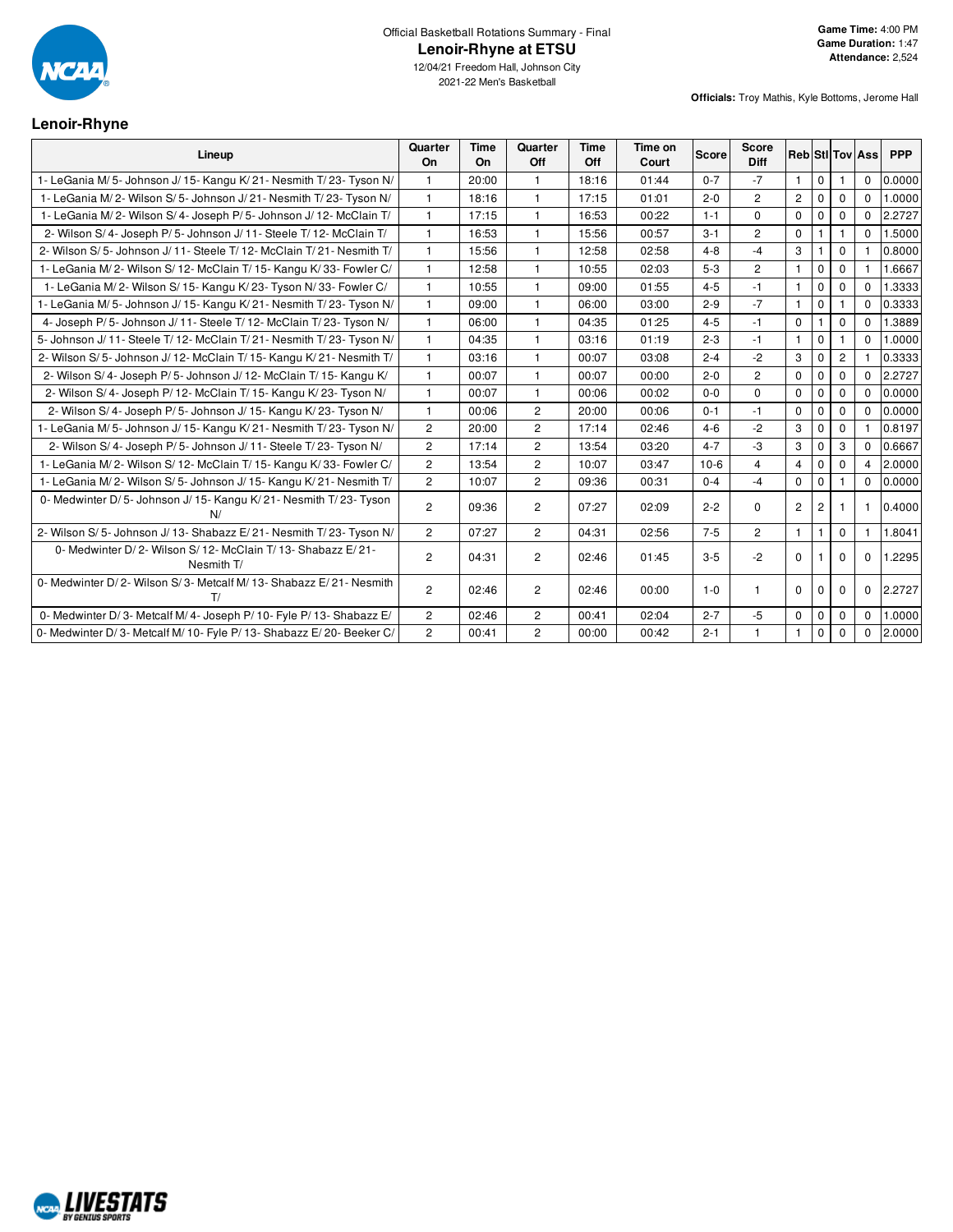

## Official Basketball Rotations Summary - Final **Lenoir-Rhyne at ETSU**

**Officials:** Troy Mathis, Kyle Bottoms, Jerome Hall

| <b>ETSU</b>                                                            |                |                   |                |             |                  |          |                             |                |                |          |                        |            |
|------------------------------------------------------------------------|----------------|-------------------|----------------|-------------|------------------|----------|-----------------------------|----------------|----------------|----------|------------------------|------------|
| Lineup                                                                 | Quarter<br>On  | <b>Time</b><br>On | Quarter<br>Off | Time<br>Off | Time on<br>Court | Score    | <b>Score</b><br><b>Diff</b> |                |                |          | <b>Reb</b> StilTov Ass | <b>PPP</b> |
| 2- King J/4- Sloan D/14- Brewer T/25- Brewer L/33- Weber C/            |                | 20:00             |                | 15:56       | 04:04            | $9 - 6$  | 3                           | 5              |                |          | $\overline{c}$         | 1.3314     |
| 2- King J/ 14- Brewer T/ 23- Patterson V/ 25- Brewer L/ 33- Weber C/   | 1              | 15:56             | 1              | 12:58       | 02:58            | $8 - 4$  | 4                           | $\overline{4}$ | $\Omega$       |          | $\overline{c}$         | 1.3333     |
| 1- Yasser M/4- Sloan D/20- Charles K/22- Seymour J/23- Patterson       |                | 12:58             | 1              | 09:00       | 03:58            | $8-9$    | $-1$                        | $\overline{c}$ | 0              | $\Omega$ | 3                      | 1.3605     |
| 1- Yasser M/4- Sloan D/14- Brewer T/22- Seymour J/25- Brewer L/        |                | 09:00             |                | 09:00       | 00:00            | $1 - 0$  |                             | $\Omega$       | $\Omega$       | $\Omega$ | $\Omega$               | 2.2727     |
| 1- Yasser M/ 4- Sloan D/ 14- Brewer T/ 25- Brewer L/ 33- Weber C/      |                | 09:00             | 1              | 06:00       | 03:00            | $8 - 2$  | 6                           | 6              |                | $\Omega$ | $\overline{2}$         | 1.6393     |
| 2- King J/ 14- Brewer T/ 22- Seymour J/ 23- Patterson V/ 25- Brewer L/ |                | 06:00             | 1              | 05:14       | 00:46            | $5-3$    | $\overline{2}$              | $\Omega$       | $\Omega$       | $\Omega$ |                        | 2.6596     |
| 2- King J/20- Charles K/22- Seymour J/23- Patterson V/25- Brewer       |                | 05:14             |                | 03:16       | 01:58            | $3-3$    | $\Omega$                    |                | $\Omega$       |          |                        | 0.7732     |
| 1- Yasser M/ 4- Sloan D/ 20- Charles K/ 23- Patterson V/ 33- Weber C/  |                | 03:16             | 1              | 00:07       | 03:08            | $4 - 2$  | $\overline{2}$              | 3              | $\overline{2}$ |          | $\overline{2}$         | 0.6667     |
| 1- Yasser M/20- Charles K/23- Patterson V/25- Brewer L/33- Weber<br>C  |                | 00:07             | $\overline{c}$ | 20:00       | 00:08            | $1 - 2$  | $-1$                        |                | $\Omega$       | $\Omega$ | 0                      | 1.1364     |
| 2- King J/4- Sloan D/14- Brewer T/25- Brewer L/33- Weber C/            | $\overline{2}$ | 20:00             | $\overline{2}$ | 16:26       | 03:34            | $11 - 4$ | $\overline{7}$              | 3              |                | $\Omega$ | $\overline{c}$         | 1.5988     |
| 1- Yasser M/ 4- Sloan D/ 14- Brewer T/ 25- Brewer L/ 33- Weber C/      | $\overline{c}$ | 16:26             | $\overline{c}$ | 13:54       | 02:32            | $2 - 4$  | $-2$                        |                |                |          |                        | 0.4000     |
| 1- Yasser M/ 2- King J/ 20- Charles K/ 22- Seymour J/ 25- Brewer L/    | $\overline{2}$ | 13:54             | $\overline{2}$ | 10:07       | 03:47            | $6 - 10$ | $-4$                        |                | $\Omega$       | $\Omega$ |                        | 1.3514     |
| 1- Yasser M/2- King J/14- Brewer T/22- Seymour J/25- Brewer L/         | $\overline{2}$ | 10:07             | $\overline{c}$ | 07:27       | 02:40            | $6 - 2$  | $\overline{4}$              | 6              | 2              | 2        | $\overline{2}$         | 0.9317     |
| 1- Yasser M/4- Sloan D/14- Brewer T/20- Charles K/33- Weber C/         | $\overline{2}$ | 07:27             | $\overline{2}$ | 04:31       | 02:56            | $5 - 7$  | $-2$                        | $\overline{2}$ | $\Omega$       |          | $\overline{2}$         | .2500      |
| 2- King J/ 4- Sloan D/ 14- Brewer T/ 20- Charles K/ 33- Weber C/       | $\overline{2}$ | 04:31             | $\overline{2}$ | 02:46       | 01:45            | $5-3$    | $\overline{2}$              |                | $\Omega$       |          | $\overline{2}$         | 1.6667     |
| 2- King J/ 4- Sloan D/ 20- Charles K/ 22- Seymour J/ 33- Weber C/      | $\overline{2}$ | 02:46             | $\overline{c}$ | 02:19       | 00:27            | $3 - 1$  | $\overline{2}$              | $\Omega$       | $\Omega$       | $\Omega$ |                        | 3.0000     |
| 1- Yasser M/2- King J/4- Sloan D/20- Charles K/22- Seymour J/          | $\overline{2}$ | 02:19             | 2              | 00:41       | 01:37            | $4 - 2$  | $\overline{2}$              | $\overline{2}$ | $\Omega$       | 0        | $\Omega$               | 2.7778     |
| 1- Yasser M/4- Sloan D/15- George C/20- Charles K/22- Seymour J/       | $\overline{c}$ | 00:41             | 2              | 00:00       | 00:42            | $1 - 2$  | $-1$                        | $\mathbf 0$    | $\Omega$       | $\Omega$ | 0                      | 2.2727     |

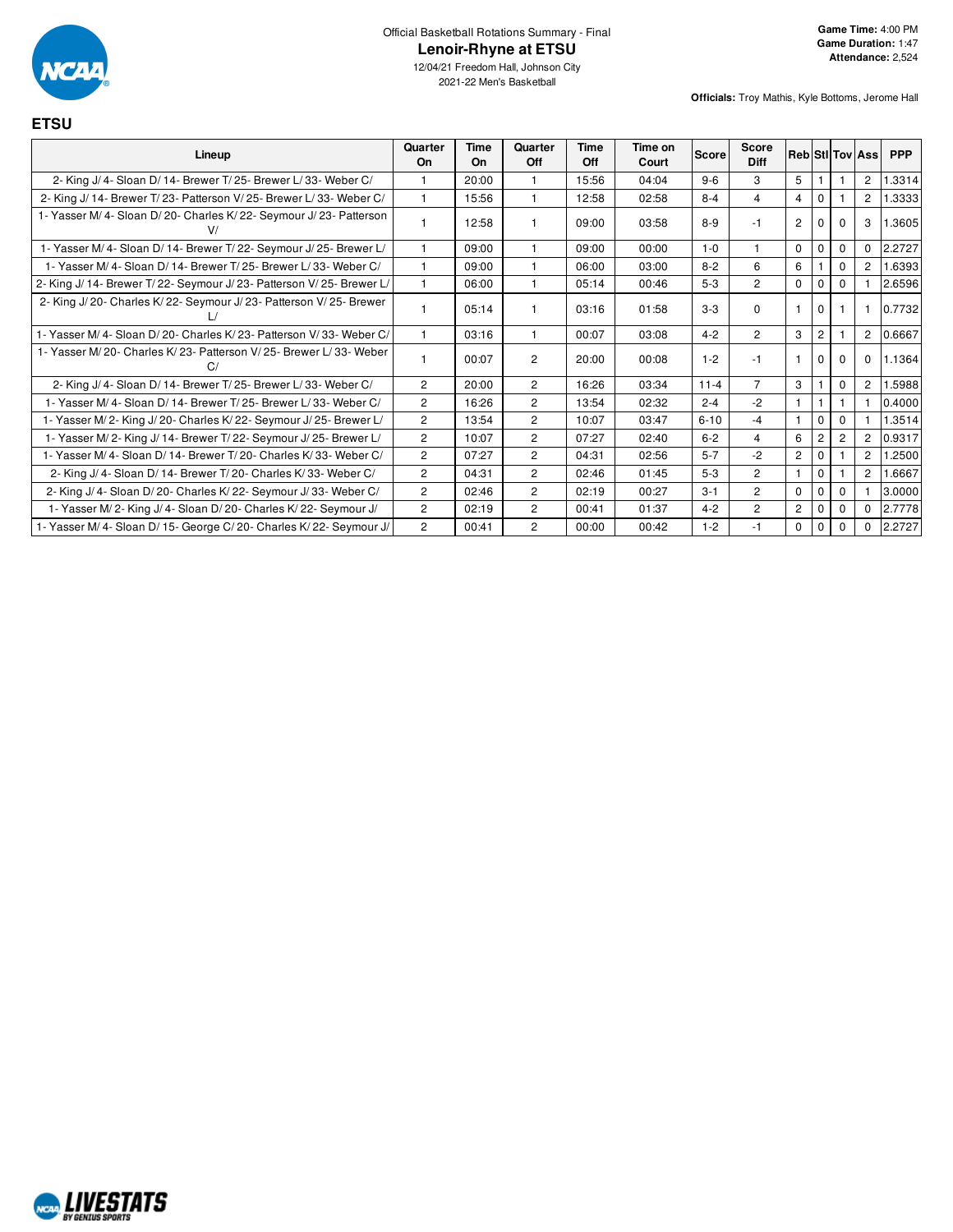

12/04/21 Freedom Hall, Johnson City 2021-22 Men's Basketball

**Officials:** Troy Mathis, Kyle Bottoms, Jerome Hall

## **Lenoir-Rhyne**

| Lineup                                                                | <b>Time</b> | Score    | <b>Score Diff</b> | Pts/Min  | Reb            | Stl I          | Tov            | <b>Ass</b> | <b>PPP</b> |
|-----------------------------------------------------------------------|-------------|----------|-------------------|----------|----------------|----------------|----------------|------------|------------|
| 1- LeGania M/ 5- Johnson J/ 15- Kangu K/ 21- Nesmith T/ 23- Tyson N/  | 07:30       | $6 - 22$ | $-16$             | 0.8000   | 5              |                | $\overline{2}$ |            | 0.4323     |
| 1- LeGania M/2- Wilson S/12- McClain T/15- Kangu K/33- Fowler C/      | 05:50       | $15-9$   | 6                 | 2.5714   | 5              | $\Omega$       | $\Omega$       | 5          | 1.8750     |
| 2- Wilson S/4- Joseph P/5- Johnson J/11- Steele T/23- Tyson N/        | 03:20       | $4 - 7$  | -3                | 1.2000   | 3              | $\Omega$       | 3              | $\Omega$   | 0.6667     |
| 2- Wilson S/5- Johnson J/12- McClain T/15- Kangu K/21- Nesmith T/     | 03:08       | $2 - 4$  | $-2$              | 0.6383   | 3              | $\Omega$       | $\overline{2}$ |            | 0.3333     |
| 2- Wilson S/5- Johnson J/11- Steele T/12- McClain T/21- Nesmith T/    | 02:58       | $4 - 8$  | $-4$              | 1.3483   | 3              |                | $\Omega$       |            | 0.8000     |
| 2- Wilson S/5- Johnson J/13- Shabazz E/21- Nesmith T/23- Tyson N/     | 02:56       | $7 - 5$  | $\overline{2}$    | 2.3864   |                |                | $\Omega$       |            | 1.8041     |
| 0- Medwinter D/5- Johnson J/15- Kangu K/21- Nesmith T/23- Tyson N/    | 02:09       | $2 - 2$  | $\Omega$          | 0.9302   | $\overline{2}$ | $\overline{2}$ |                |            | 0.4000     |
| 0- Medwinter D/3- Metcalf M/4- Joseph P/10- Fyle P/13- Shabazz E/     | 02:04       | $2 - 7$  | -5                | 0.9677   | $\Omega$       | $\Omega$       | $\Omega$       | $\Omega$   | 1.0000     |
| 1- LeGania M/2- Wilson S/15- Kangu K/23- Tyson N/33- Fowler C/        | 01:55       | $4 - 5$  | $-1$              | 2.0870   |                | $\Omega$       | $\Omega$       | $\Omega$   | 1.3333     |
| 0- Medwinter D/2- Wilson S/12- McClain T/13- Shabazz E/21- Nesmith T/ | 01:45       | $3-5$    | $-2$              | 1.7143   | $\Omega$       |                | $\Omega$       | $\Omega$   | 1.2295     |
| 4- Joseph P/5- Johnson J/11- Steele T/12- McClain T/23- Tyson N/      | 01:25       | $4 - 5$  | -1                | 2.8235   | $\Omega$       |                | $\Omega$       | $\Omega$   | 1.3889     |
| 5- Johnson J/11- Steele T/12- McClain T/21- Nesmith T/23- Tyson N/    | 01:19       | $2 - 3$  | $-1$              | 1.5190   |                | $\mathbf 0$    |                | $\Omega$   | 1.0000     |
| 1- LeGania M/2- Wilson S/5- Johnson J/21- Nesmith T/23- Tyson N/      | 01:01       | $2 - 0$  | $\overline{2}$    | 1.9672   | $\overline{2}$ | $\Omega$       | $\Omega$       | $\Omega$   | 1.0000     |
| 2- Wilson S/4- Joseph P/5- Johnson J/11- Steele T/12- McClain T/      | 00:57       | $3 - 1$  | $\overline{2}$    | 3.1579   | $\Omega$       |                |                | $\Omega$   | 1.5000     |
| 0- Medwinter D/3- Metcalf M/10- Fyle P/13- Shabazz E/20- Beeker C/    | 00:42       | $2 - 1$  | $\overline{1}$    | 2.8571   |                | $\Omega$       | $\Omega$       | $\Omega$   | 2.0000     |
| 1- LeGania M/2- Wilson S/5- Johnson J/15- Kangu K/21- Nesmith T/      | 00:31       | $0 - 4$  | $-4$              | 0.0000   | $\Omega$       | $\Omega$       |                | $\Omega$   | 0.0000     |
| 1- LeGania M/2- Wilson S/4- Joseph P/5- Johnson J/12- McClain T/      | 00:22       | $1 - 1$  | 0                 | 2.7273   | $\Omega$       | $\Omega$       | $\Omega$       | $\Omega$   | 2.2727     |
| 2- Wilson S/4- Joseph P/5- Johnson J/15- Kangu K/23- Tyson N/         | 00:06       | $0 - 1$  | $-1$              | 0.0000   | $\Omega$       | $\mathbf 0$    | $\Omega$       | $\Omega$   | 0.0000     |
| 2- Wilson S/4- Joseph P/ 12- McClain T/ 15- Kangu K/ 23- Tyson N/     | 00:02       | $0 - 0$  | $\mathbf 0$       | 0.0000   | $\Omega$       | $\Omega$       | $\Omega$       | $\Omega$   | 0.0000     |
| 2- Wilson S/4- Joseph P/5- Johnson J/12- McClain T/15- Kangu K/       | 00:00       | $2 - 0$  | $\overline{2}$    | $\infty$ | $\Omega$       | $\Omega$       | $\Omega$       | $\Omega$   | 2.2727     |
| 0- Medwinter D/2- Wilson S/3- Metcalf M/13- Shabazz E/21- Nesmith T/  | 00:00       | $1 - 0$  |                   | $\infty$ | $\Omega$       | $\Omega$       | $\Omega$       | 0          | 2.2727     |